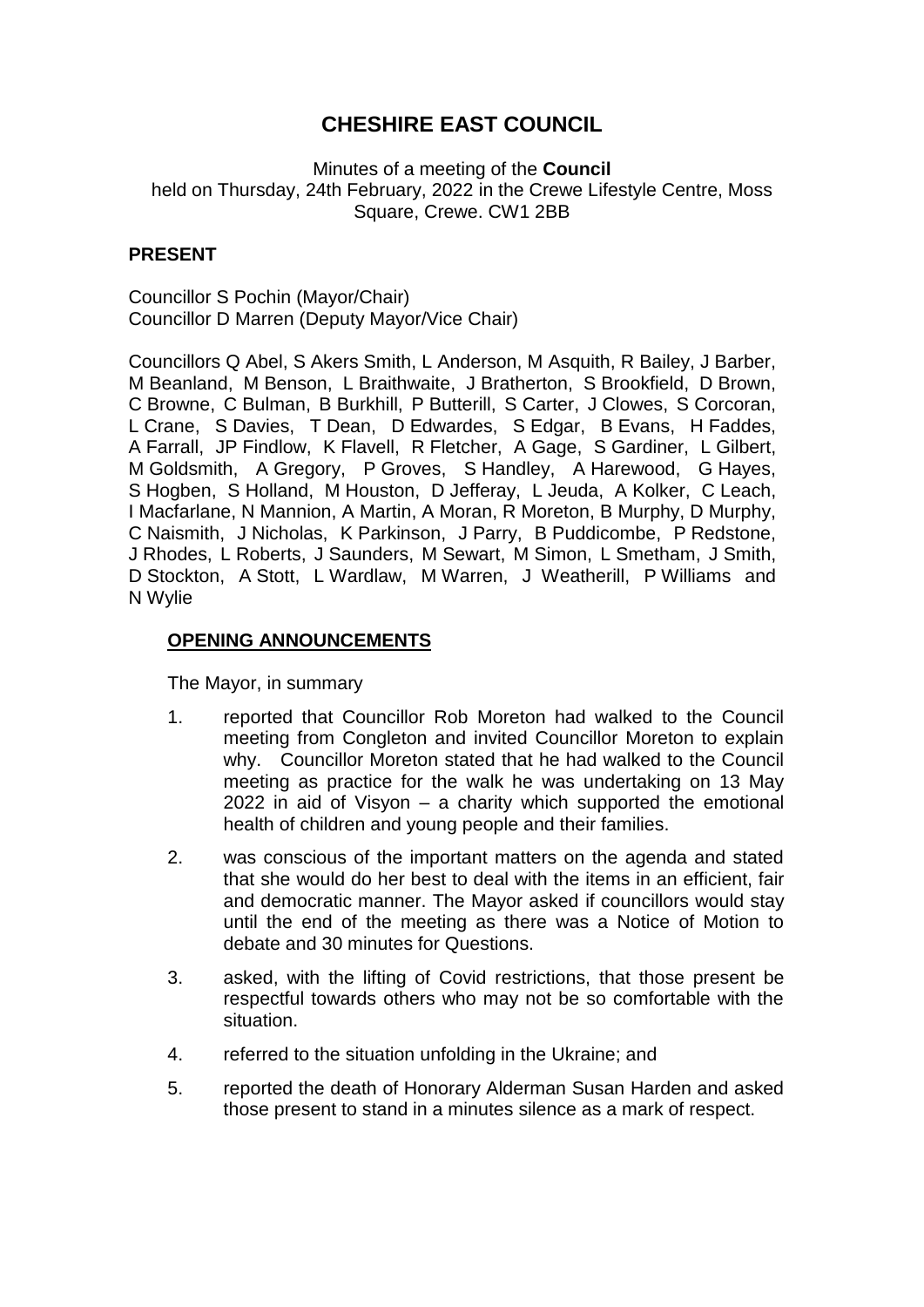### 59 **APOLOGIES FOR ABSENCE**

Apologies were received from Councillors M Addison, J Buckley, A Critchley, M Hunter, L Smith, R Vernon and J Wray.

### 60 **DECLARATIONS OF INTEREST**

In the interests of openness, Councillor D Brown, R Fletcher and D Marren declared an interest in relation to Item 14: Nomination of Mayor and Deputy Mayor 2022/23 Civic Year.

### 61 **MINUTES OF PREVIOUS MEETINGS**

### **RESOLVED:**

That the minutes of the special and ordinary meetings held on 15 December 2021 be approved subject to the following amendments:

#### Special Meeting 15 December 2021

Present at meeting – add Councillors M Beanland, M Benson and L Roberts.

#### Ordinary Meeting 15 December 2022

Minute 45 – Public Speaking Time/Open Session

The paragraph relating to Macclesfield Town Councillor Fiona Wilson be amended for clarity to include reference to specific councils – amended paragraph to read:

"Macclesfield Town Councillor Fiona Wilson sought assistance in resolving issues following the removal of several roads in Macclesfield from the winter gritting routes and stated that *Macclesfield Town Council* had agreed to pay for the gritting of these routes. She suggested that *Cheshire East Council* had refused to grant permission for this to happen. Councillor C Browne, Chair of Highways and Transport Committee, undertook to provide a written response."

# 62 **MAYOR'S ANNOUNCEMENTS**

The Mayor, in summary

- 1 thanked Cheshire East Highways for the £350 they had collected for the Mayor's charity - Cheshire Youth Federation and she hoped that there would be some collaboration between Cheshire Youth Federation and Cheshire East Highways on apprentices.
- 2 thanked Trevor Green in the Council's Communications Team for putting together the Council's tribute for Holocaust Memorial Day, which had taken place virtually.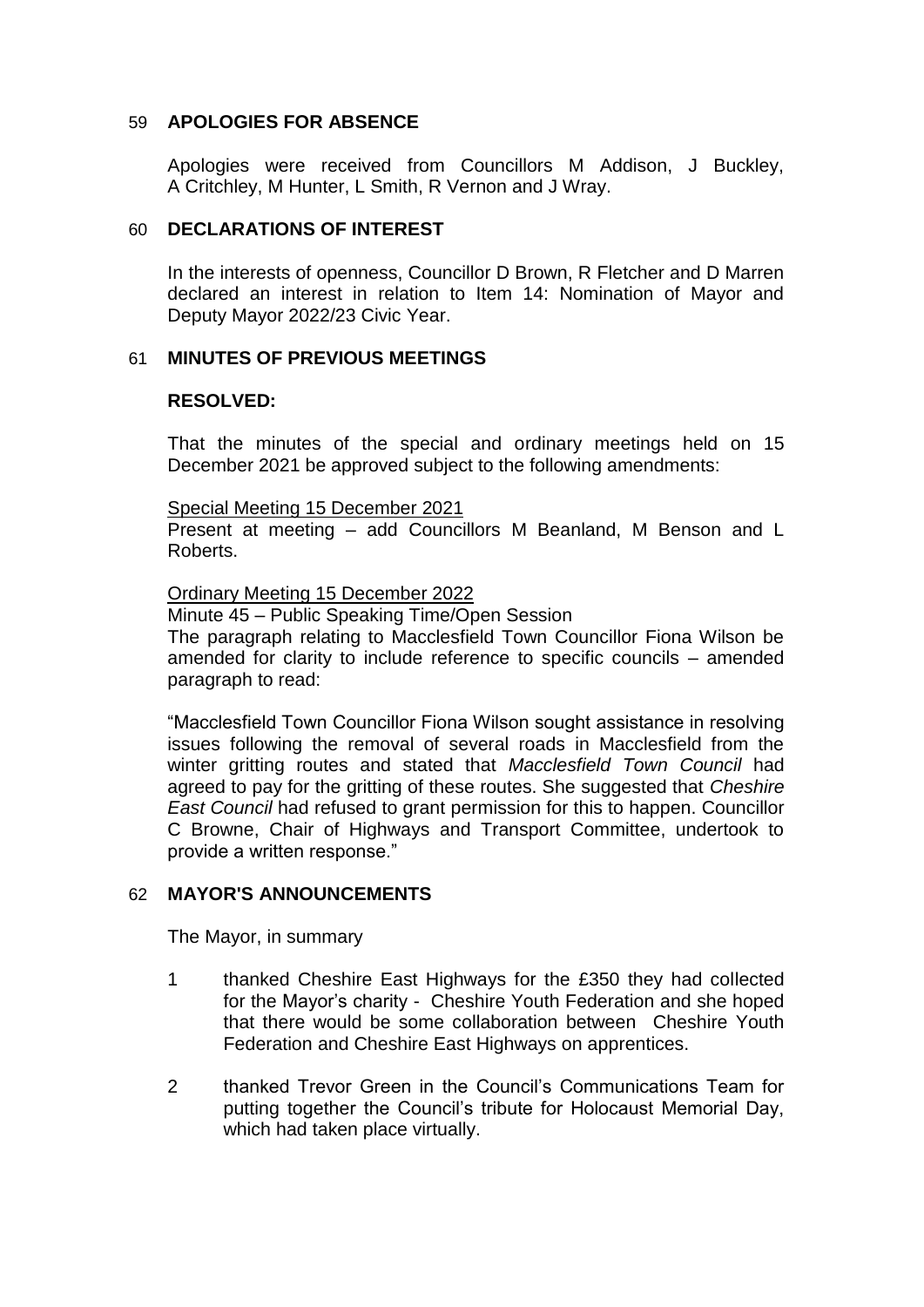3 reported that she was organising a Polish community event on Saturday 27 February at Crewe Market Hall and invited all to attend.

### 63 **PUBLIC SPEAKING TIME/OPEN SESSION**

Andrew Wood reported that an event would be held in April to talk about the building of a new farmers' market in Chelford and all were invited to attend. Mr Wood then talked about the clean air zone in Manchester and that not everybody had electric cars and that there was not enough power in the grid to supply everybody with electric cars. He asked, as electric cars did not pay road tax, who would pay for the road, and stated it was the people who would be going in and out of the clean air zone, and some will not be able to afford the £20 charge for using the clean air zone in Manchester.

Simon Read, Chair of Pickmere Parish Council, expressed concerns about the level of service provided by the Council in relation to planning and highways matters and reported that the Parish Council had taken the unusual step of raising a formal complaint about the difficulty they had faced. In response Cllr M Warren, Chair of Environment and Communities Committee, stated that the planning service was currently dealing with an above average number of planning applications and that additional external support had been brought in to help reduce the backlog of applications. A full review of the planning service had been launched, with a view to improving the customer experience and communication with customers, recruiting more staff, and reducing the backlog of applications. With respect to planning enforcement, the Council had a Planning Enforcement Policy published on its website, which sets out the legislative powers available to the local planning authority, the priorities for investigation, and the actions that may be taken in response to identified breaches of planning control. Resources were targeted to dealing with the most serious breaches of planning control where clear and demonstrable harm is being caused. There were seven Planning Enforcement Officers to cover the borough, who investigated on average 1,000 reports of suspected breaches of planning control each year. Cllr C Browne, Chair of Highways and Transport Committee responded to say that he had been assured by the highways department that the local highways officer would be in touch to proactively open communications with the parish council. The Mayor invited Cllr K Parkinson, ward councillor, to respond. Cllr Parkinson stated that she shared the frustration of the parish council in receiving little or no response from Highways regarding the state of the roads. She stated she was constantly fighting for potholes to be repaired in her ward but was frustrated as only a basis repair was done, which disintegrated within a couple of weeks and then the whole cycle started again.

Robert Douglas asked the Council to revert back to the previous public speaking rules to allow residents to raise questions at any committee meeting on issues that fall within the remit of that committee rather than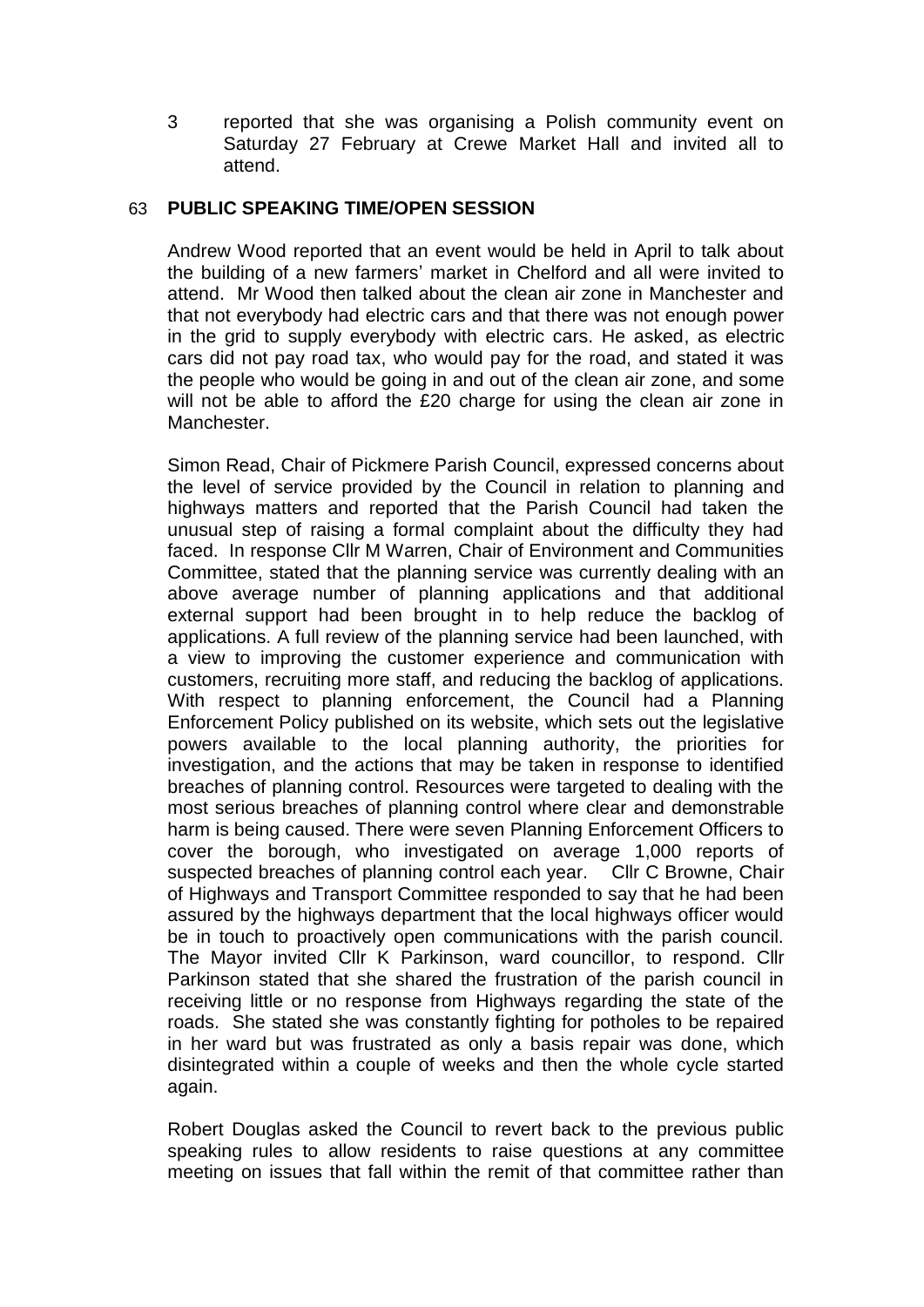just the items on the agenda. He also asked the Council to authorise its Environment and Communities Committee to investigate how Cheshire East Council could adopt the excellent policy of Congleton Town Council and completely ban the use of glyphosate. In response Cllr M Warren, Chair of Environment and Communities Committee, responded that the intention behind the public speaking rules, as they were currently framed, was to ensure that the Council's committees could concentrate on those matters which appeared on their agendas, rather than upon any wideranging issue which might be raised by a member of the public on any particular day. Cllr Warren suggested that if Mr Douglas or anyone else had a question which might fall within the terms of reference of a committee, they raise these matters with the Committee Chair, by email. In that way, a prompt and effective response can be provided. In relation to the question on the use of glyphosate, Cllr Warren stated that the Council was aware of public concern around the use of glyphosate in public places. However, Glyphosate was still licenced for use in the UK and as such, if handled correctly and within the guidance, was safe to be used in public places. ANSA and Cheshire East Highways, who undertake weed control in parks, open spaces, roads and pavements on behalf of the Council were encouraged to minimise the use of glyphosate and to find alternative mechanisms wherever possible.

Peter Foster asked about the provision of a greenway with links for pedestrians and cyclists alongside the proposed railway from the Parkers Road area of Crewe to Wimboldsley and onto Clive Green for Winsford and Middlewich, which would allow journeys to work and for leisure, much like the existing Crewe-Nantwich route alongside Middlewich Road, in an area with no minor roads and few footpaths. Cllr C Browne, Chair of Highways and Transport Committee, responded that the opportunity to provide a greenway was closely associated with the planning for High Speed 2 (phase 2B). The Council was actively engaged in responding to consultations on the design refinements for Phase 2B and this would include consideration of all necessary mitigations to impacts on local road networks and routes for active travel.

Sue Helliwell referred to a report in the Alsager Chronicle in which Cllr Rod Fletcher stated that Cheshire East Council has removed £400,000 from a capital programme for enhancements to Bank Corner Alsager, previously set aside in February 2019 for high priority improvements and asked if the money could be reinstated in the next round of highways. In response Cllr C Browne, Chair of Highways and Transport Committee, responded that it was these matters would be considered when Item 7 – Medium Term Finance Strategy, was debated by Council.

Laura Turner stated that nothing had changed since she last spoke at the Council meeting in December and that she believed the Leader of the Council was out of touch with what was going on in Middlewich. She referred to what she believed to be the dysfunctionality of Middlewich Town Council, the inability of ward councillors to act on resident's behalf, the grossly underfunded infrastructure and increasing number of planning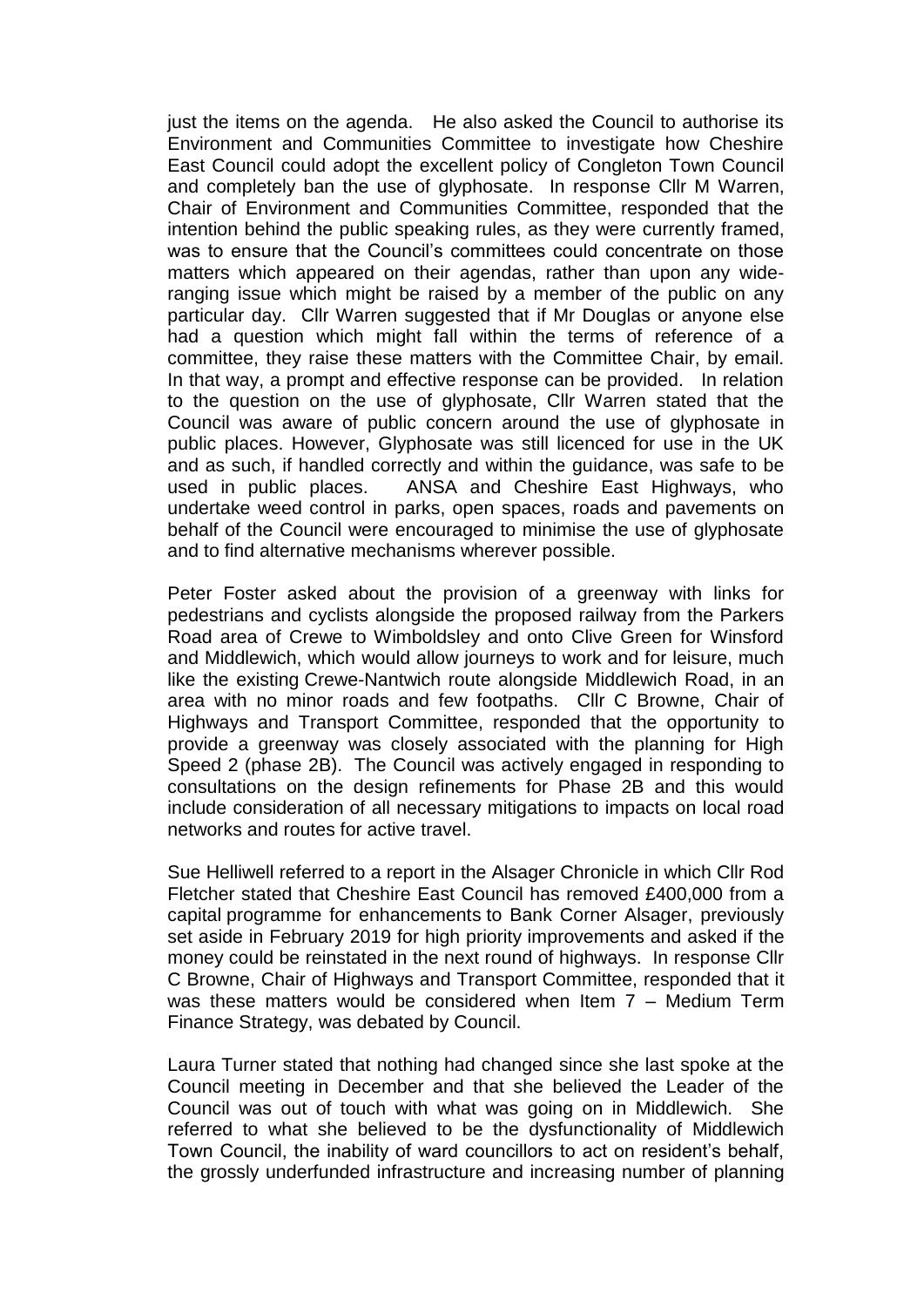permission granted. She invited the Leader to meet with Middlewich residents who disagreed with the statement he made last December. In response it was stated it was inappropriate for the Council to discuss the affairs and operation of Middlewich Town Council.

# 64 **LEADER'S AND DEPUTY LEADER'S ANNOUNCEMENTS**

The Leader, in summary

- 1 reported that he had written to Her Majesty, The Queen, to wish her a speedy recovery from Covid-19.
- 2 stated that despite national regulations on Covid being relaxed, it did not mean that all precautions should be abandoned, and that he would still be wearing a mask in indoor spaces out of respect to others.
- 3 reported that the infection rate had fallen to 400 cases per 100,000 and that the rate for Covid vaccinations was 88% of those eligible.
- 4 commended the work being done on the Cleaner Crewe project to reduce fly tipping and promoting community pride.
- 5 reported that work on Nantwich Leisure Centre had been completed and included smart building technology as part of the Council's drive towards a carbon natural authority by 2025.

The Deputy Leader, in summary

1 provided an update on the competition to find a location for the headquarters of Great British Railways and the work being undertaken to nominate Crewe as the location for the headquarters as the town was at the heart of the railway network, had strong links to rail industry and met the criteria set out. The bid was being supported by Cheshire West and Chester Council, Warrington Council, the Local Enterprise Partnership and Crewe Town Council. A private company had been commissioned to lead on the PR strategy and a partnership and key stakeholder group was being set up, to be chaired by the local MP. A cross party members group would be established and all members would be regularly briefed on progress.

# 65 **RECOMMENDATIONS FROM CORPORATE POLICY COMMITTEE: MEDIUM TERM FINANCIAL STRATEGY**

The Corporate Policy Committee, at its meeting on 10 February 2022, had considered a report on the Medium-Term Financial Strategy for Cheshire East Council for 2022-26.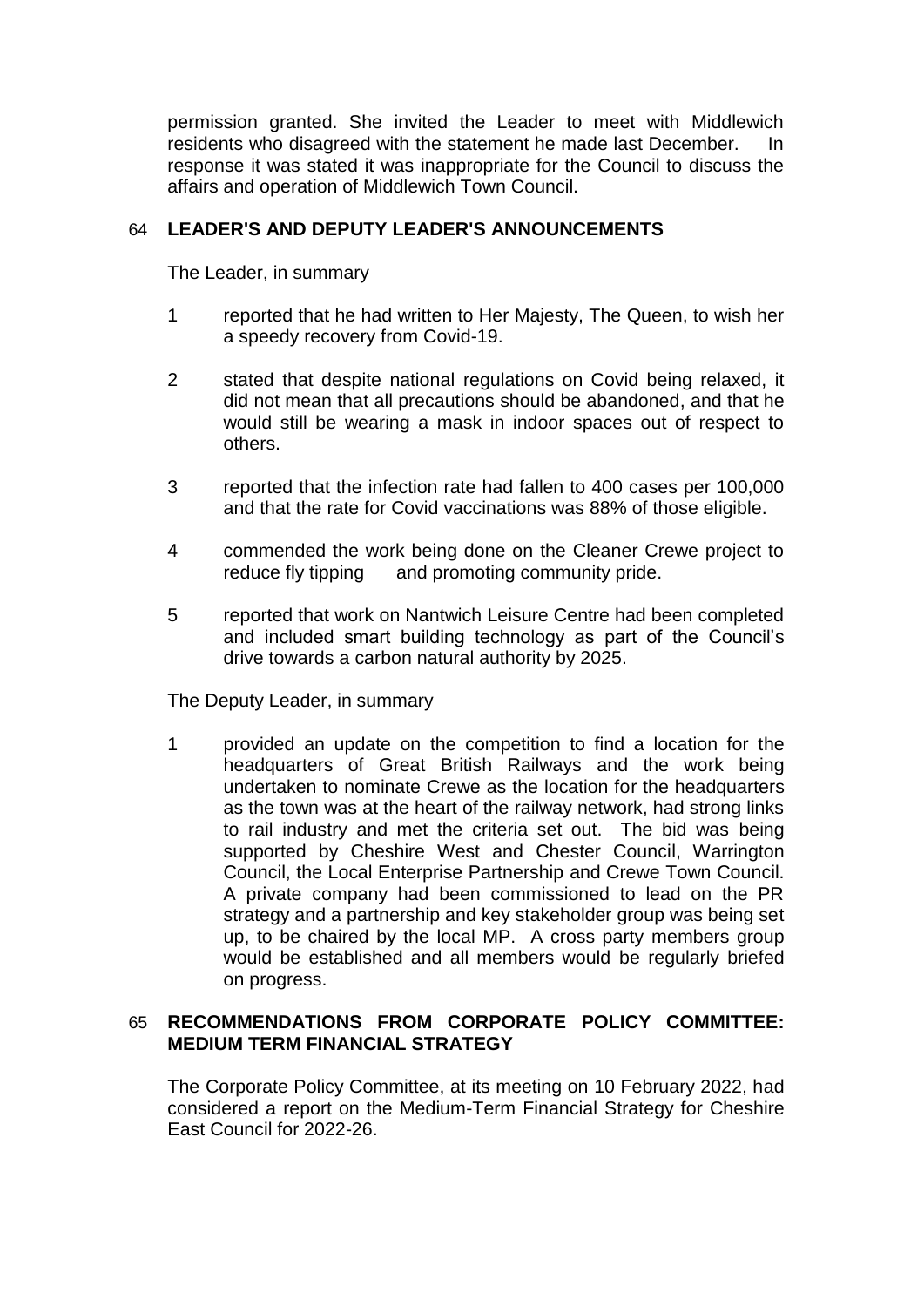The Corporate Policy Committee had recommended to Council the items in Appendix A to the report, subject to the two following recommendations:

- a. the Highways and Transport Committee be asked to carry out an immediate and major review of the local and national funding of expenditure of Cheshire East Highways, and that this leads to decisions or recommendations to enhance services and value for money to local residents; and
- b. the Capital Programme, on page 218 of the MTFS agenda pack, be amended to provide the Managing and Maintaining Highways expenditure is increased to £6m in each of 2023/24 and 2024/25 instead of £4m in each year. To balance this amendment, the borrowing costs be funded from correlated savings over the threeyear period, achieved from the revenue budget allocated to pot holes repairs.

The recommendations were proposed and seconded, and during the debate an amendment was proposed.

#### Amendment

*To include an item in the Capital Programme, on Page 218 of the MTFS agenda pack, for B5077/B5078 North Junction, Alsager. The cost is £400,000 fully funded from External Contributions.* 

The amendment was moved and seconded. The mover and seconder of the recommendations from Corporate Policy Committee to Council agreed to accept the amendment and therefore the amendment became part of the substantive proposition.

Following debate on the substantive recommendations, these were put to the vote, and in accordance with legislation, a recorded vote was carried out with the following results:

# **FOR**

Councillors Q Abel, S Akers Smith, L Anderson, J Barber, L Braithwaite, J Bratherton, S Brookfield, C Browne, C Bulman, B Burkhill, P Butterill, S Carter, S Corcoran, L Crane, D Edwardes, B Evans, H Faddes, A Farrell, K Flavell, R Fletcher, M Goldsmith, S Handley, A Harewood, S Hogben, M Houston, D Jefferay, L Jeuda, I Macfarlane, N Mannion, A Moran, R Moreton, D Muprhy, C Naismith, J Nicholas, J Parry, B Puddicombe, J Rhodes, J Smith, A Stott, M Warren and P Williams.

#### **AGAINST**

Councillors M Asquith, R Bailey, M Beanland, M Benson, D Brown, J Clowes, S Davies, T Dean, S Edgar, JP Findlow, A Gage, S Gardiner, L Gilbert, A Gregory, P Groves, G Hayes, S Holland, A Kolker, C Leach, K Parkinson, P Redstone, J Saunders, M Sewart, M Simon, L Smetham, D Stockton, L Wardlaw, J Weathertill and N Wylie.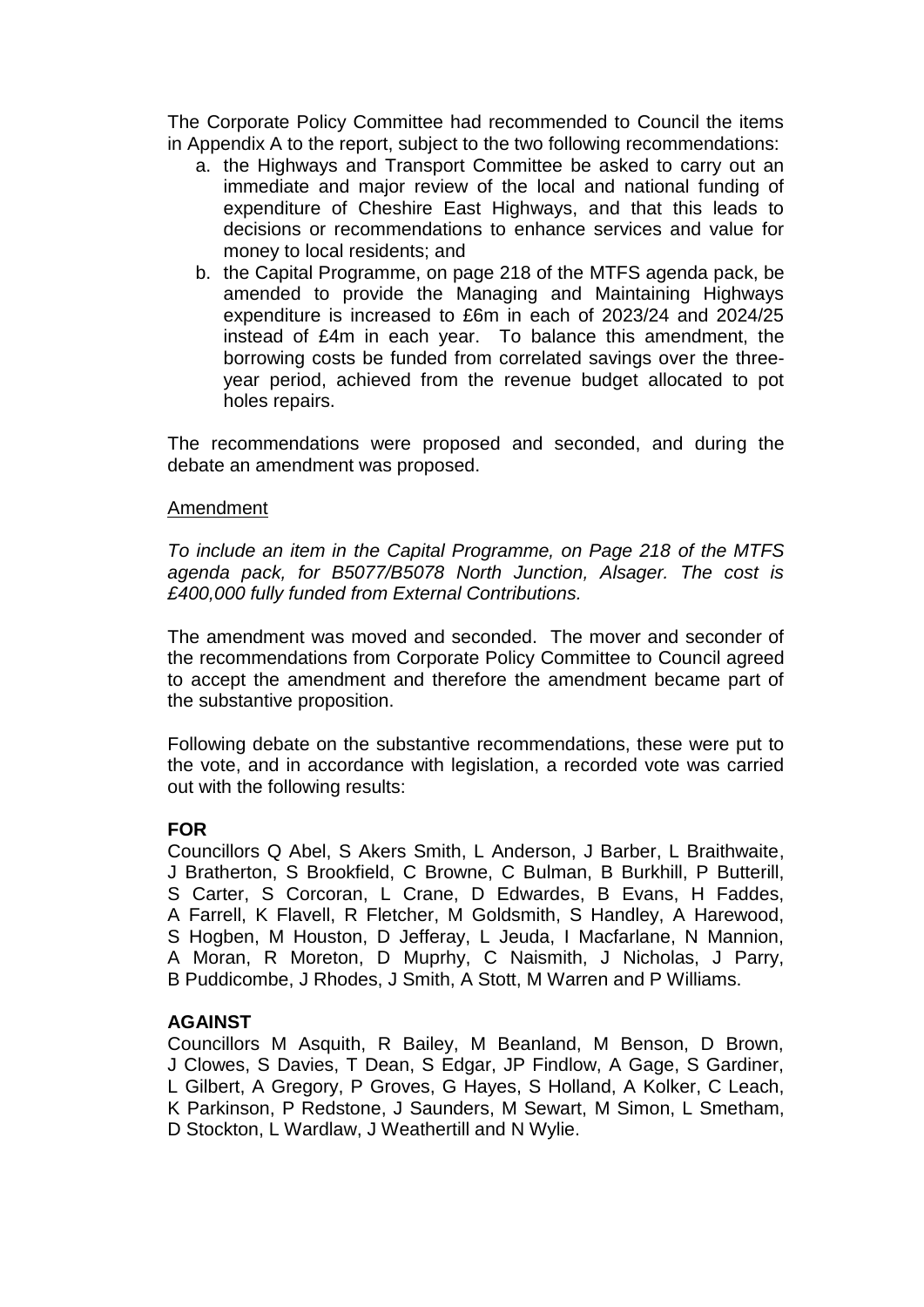# **NOT VOTING**

Councillor D Marren, A Martin, B Murphy, S Pochin and L Roberts.

The motion was declared carried with 41 votes for, 29 against and 5 not voting.

### **RESOLVED:**

That Council

1 notes the Report of the Council's Chief Finance Officer (Section 151 Officer), contained within the MTFS Report, regarding the robustness of estimates and level of reserves held by the Council based on these budget proposals (Appendix C to the report, Report from the Section 151 Officer).

That Council, having given due regard to the report of the Chief Finance Officer, approves:

- 2 the Revenue estimates for the 2022/23 budget and the mediumterm Capital Programme estimates 2022-2026, as detailed in the Medium-Term Financial Strategy Report (MTFS) 2022-2026 (Appendix C to the report).
- 3 Band D Council Tax of £1,626.24 representing an increase of 2.99%. This is below the referendum limit (including 1% ringfenced for Adult Social Care) and arises from the provisional finance settlement (Appendix C to the report, Section 2).
- 4 the 2022/23 non ringfenced Specific Grants, and that any amendments to particular grants will be reported to Council if further information is received from Government Departments or other funding bodies (Appendix C to the report , Annex 7).
- 5 the 2022/23 Capital Grants, and that any amendments to particular grants will be reported to Council if further information is received from Government Departments or other funding bodies (Appendix C to the report, Annex 8).
- 6 the relevant Committee to agree the use of additional Specific Grants received as further updates to the 2022/23 funding position are received.
- 7 the Prudential Indicators for Capital Financing (Appendix C to the report, Annex 10).
- 8 the Children and Families Committee to agree any necessary amendment to the 2022/23 Dedicated Schools Grant (DSG) of £338.5m and the associated policy proposals, in the light of further information received from DfE, pupil number changes, further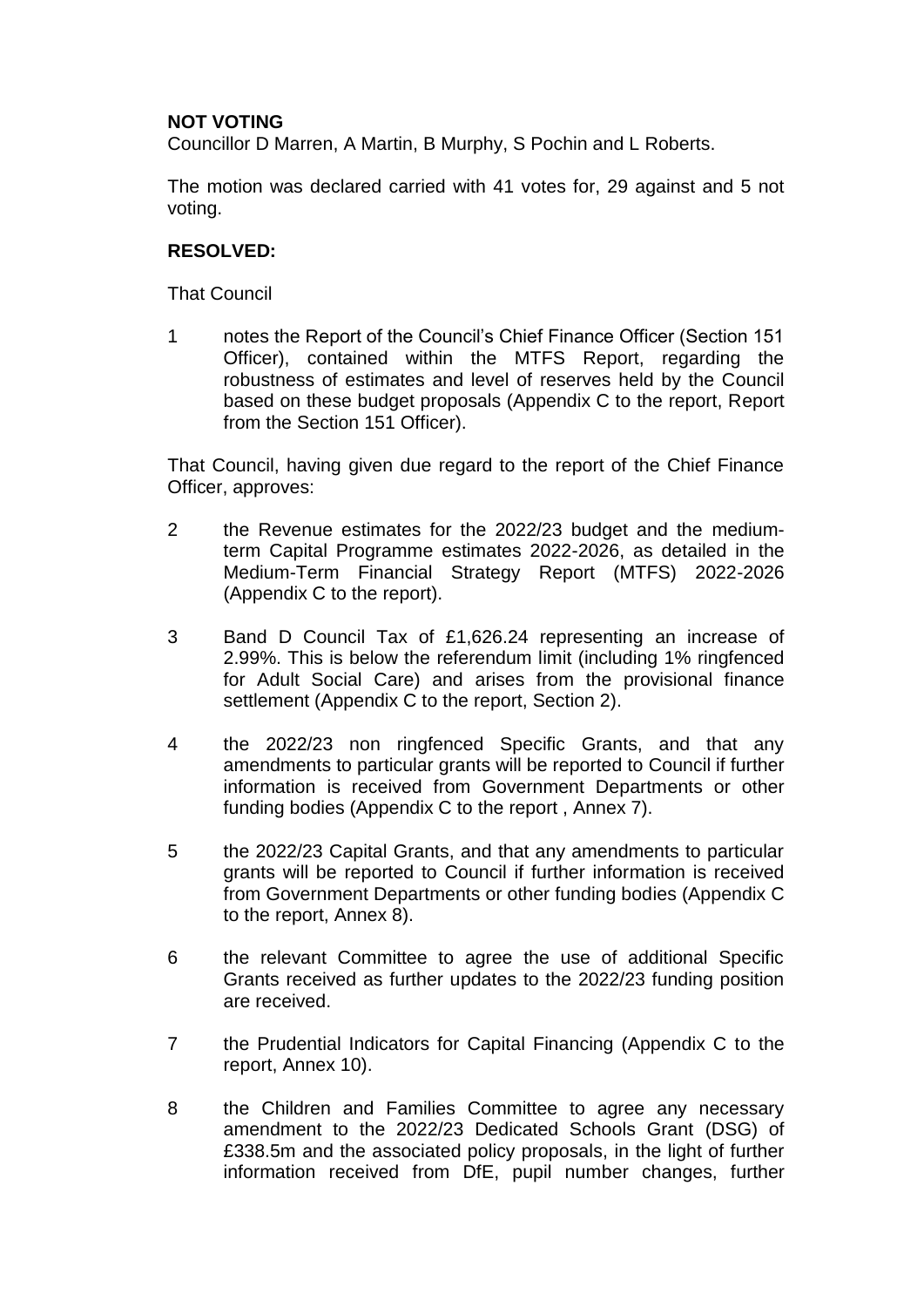academy transfers and the actual balance brought forward from 2021/22 (Appendix C to the report, Annex 7).

- 9 the Capital Strategy (Appendix C to the report, Annex 10).
- 10 the Treasury Management Strategy (Appendix C to the report, Annex 11).
- 11 the Investment Strategy; including the financial limits for various classifications of investment, and the investment decision making process set out in the Strategy (Appendix C to the report, Annex 12)
- 12 the Reserves Strategy (Appendix C to the report, Annex 13), which includes proposed movements to and from reserves.
- 13 the amendment to Key Decisions as defined in the Constitution and the financial limits to be included within the Council's Finance Procedure Rules (Appendix C to the report, Annex 14);
- 14 the Highways and Transport Committee be asked to carry out an immediate and major review of the local and national funding of expenditure of Cheshire East Highways, and that this leads to decisions or recommendations to enhance services and value for money to local residents;
- 15 the Capital Programme, on page 218 of the MTFS agenda pack, be amended to provide the Managing and Maintaining Highways expenditure is increased to £6m in each of 2023/24 and 2024/25 instead of £4m in each year. To balance this amendment, the borrowing costs be funded from correlated savings over the threeyear period, achieved from the revenue budget allocated to pot holes repairs.
- 16 the Capital Programme, on page 218 of the MTFS agenda pack, include provision for B5077/B5078 North Junction, Alsager. The cost is £400,000 fully funded from External Contributions*.*

That Council recognises that Corporate Policy Committee noted:

- 17 the year-end outturn forecast position for 2021/22 (Appendix C to the report, Section 2).
- 17 the Budget Engagement exercise undertaken by the Council, as set out in the attached (Appendix C to the report, Annex 2a).
- 18 the results of the Budget Consultation (Appendix C to the report, Annex 2b).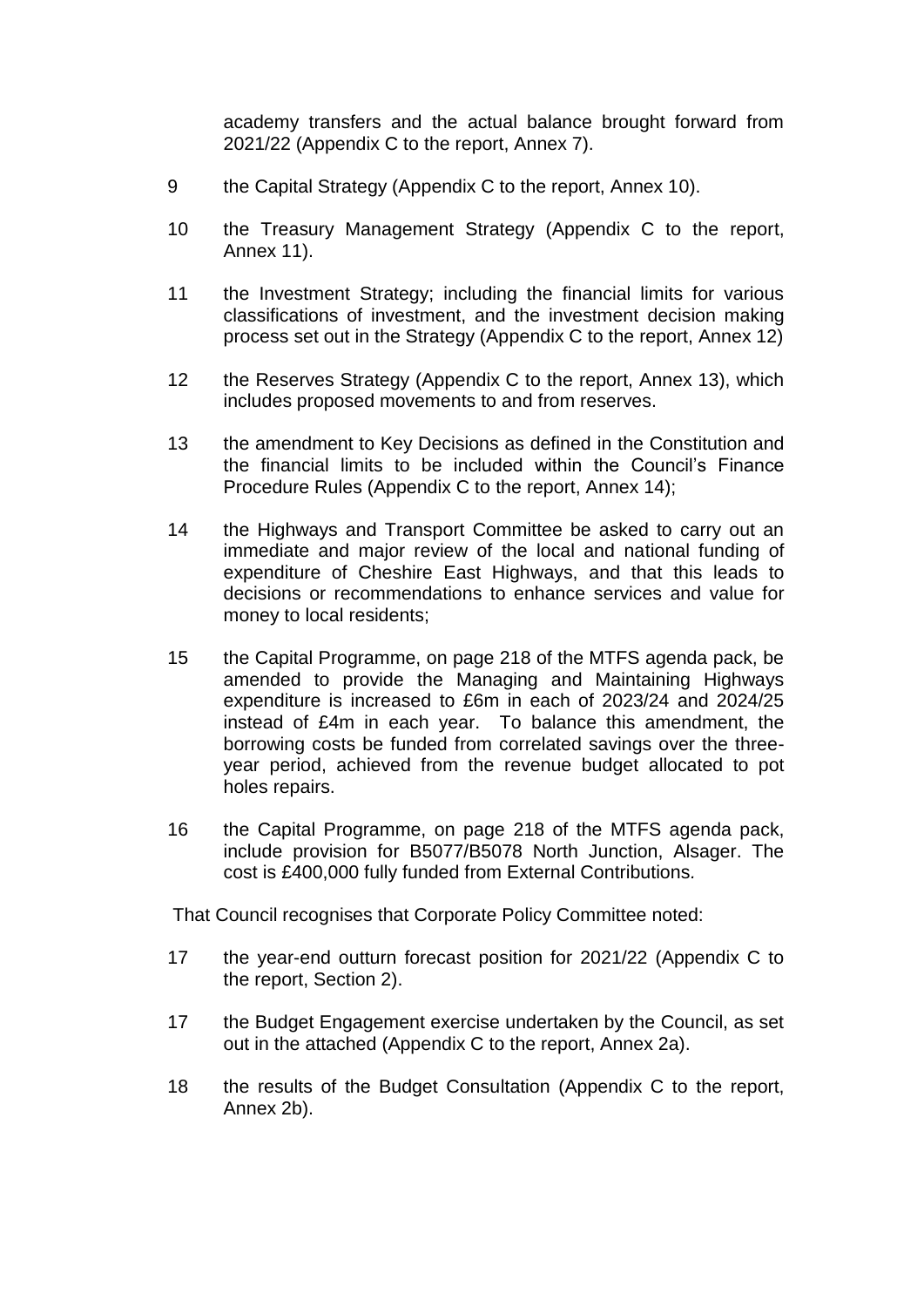# 66 **COUNCIL TAX STATUTORY RESOLUTION**

Consideration was given to a report relating to the setting of the Council Tax for 2022/23.

It was reported that Cheshire East Council, as a billing authority, was responsible for the billing and collection of Council Tax from local taxpayers and must, therefore, make a resolution to set the overall Council Tax level. This meant the Authority also collected Council Tax income to cover not only its own services but also precepts set by other authorities.

The Council Tax levied was, therefore made up of four elements:-

- Cheshire East Borough Council
- Town & Parish Council precepts
- Police and Crime Commissioner for Cheshire precept
- Cheshire Fire Authority precept.

Council was recommended to set the Council Tax for Cheshire East Council for the financial year 2022/23 at £1,626.24, in accordance with the formal resolutions as shown in section 14 of the report.

The motion in respect of the setting of the Council Tax was proposed and seconded. Following debate, in accordance with legislation a recorded vote was carried out in respect to this item, with the following results:-

# **FOR**

Councillors Q Abel, S Akers Smith, L Anderson, J Barber, L Brathwaite, J Bratherton, S Brookfield, C Browne, C Bulman, B Burkhill, P Butterill, S Carter, S Corcoran, L Crane, D Edwardes, B Evans, H Faddes, A Farrall, K Flavell, R Fletcher, M Goldsmith, S Handley, A Harewood, S Hogben, M Houston, D Jefferay, L Jeuda, I Macfarlane, N Mannion, A Moran, R Moreton, B Murphy, D Murphy, C Naismith, J Nicholas, J Parry, B Puddicombe, J Rhodes, L Roberts, J Smith, A Stott, M Warren and P Williams.

# **AGAINST**

Councillors M Beanland, M Benson, J Clowes, S Davies, S Edgar, JP Findlow, A Gage, S Gardiner, L Gilbert, A Gregory, P Groves, G Hayes, S Holland, A Kolker, C Leach, K Parkinson, P Redstone, J Saunders, M Sewart, M Simon, L Smetham, D Stockton, L Wardlaw, J Weatherill, and N Wylie.

#### **NOT VOTING**

Councillors M Acquith, R Bailey, D Brown, D Marren, A Martin and S Pochin.

The motion was declared carried with 43 votes for, 25 against and 6 not voting.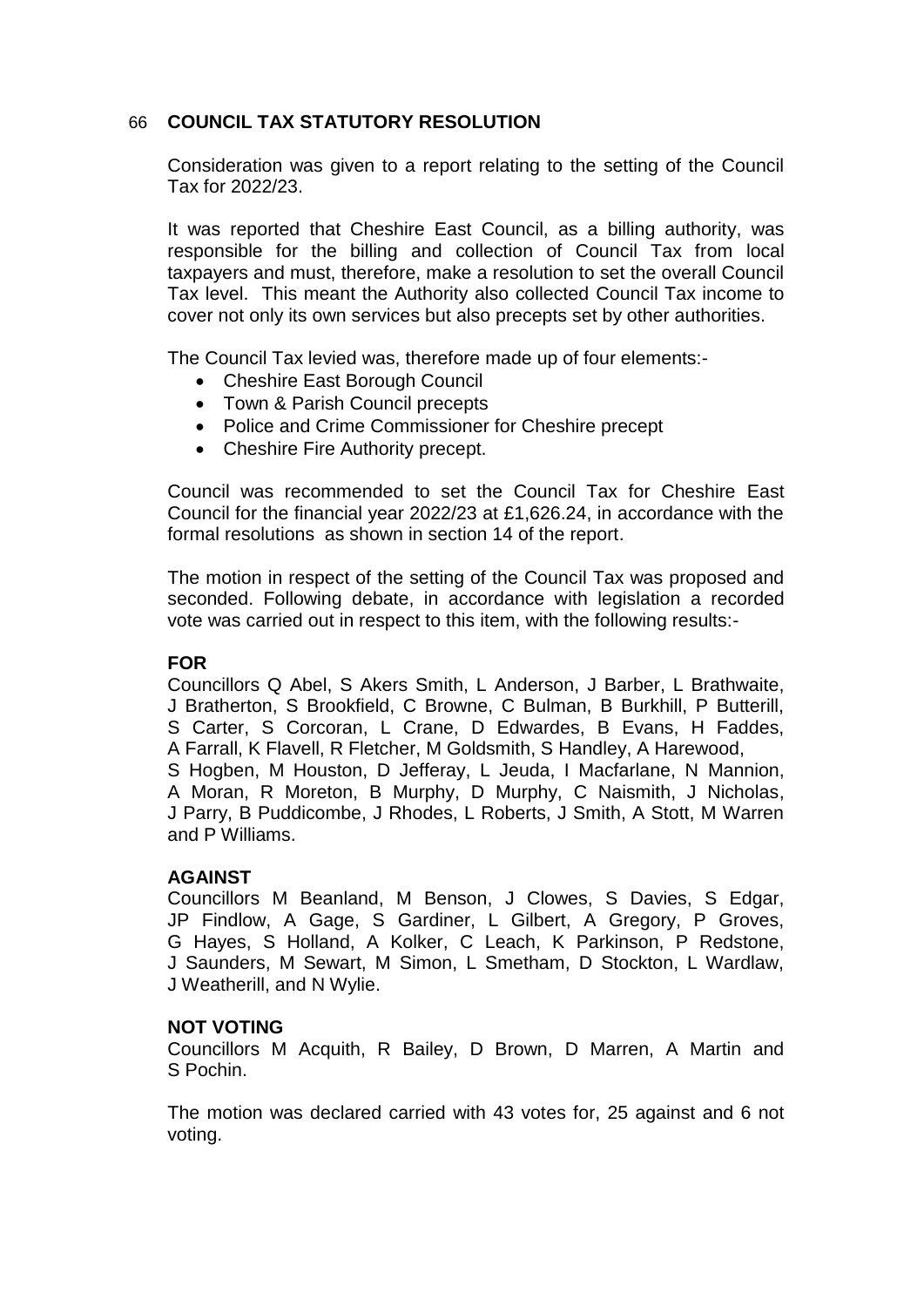#### **RESOLVED:** That

1. the Council Tax for Cheshire East Council for the financial year 2022/23 be set at £1,626.24, in accordance with the formal resolutions as shown in section 14 of the report, as follows: -

### **Formal Resolution**

- 1. that it be noted that on 15 December 2021 the Council calculated the Council Tax base 2022/23.
	- (a)for the whole Council area as 156,607.48 (item T in the formula in Section 31B of the Local Government Finance Act 1992, as amended (the "Act")).
	- (b) for individual parishes, as in Appendix A to the report.
- 2. that the Council Tax requirement for the Council's own purposes for 2022/23 (excluding Parish precepts) is £254,681,348.
- 3. that the following amounts be calculated for the year 2022/23 in accordance with Sections 31 to 36 of the Act:
	- a. £651,430,983 being the aggregate of the amounts which the Council estimates for the items set out in Section 31A(2) of the Act taking into account all precepts issued to it by Parish Councils.
	- b. £387,440,139 being the aggregate of the amounts which the Council estimates for the items set out in Section 31A(3) of the Act.
	- c. £263,990,844 being the amount by which the aggregate at 3(a) above exceeds the aggregate at 3(b) above, calculated by the Council, in accordance with Section 31A(4) of the Act as its Council Tax requirement for the year (Item R in the formula in Section 31B of the Act).
	- d. £1,685.68 being the amount at  $3(c)$  above divided by the amount at 1(a) above, calculated by the Council, in accordance with Section 31B of the Act, as the basic amount of its Council Tax for the year (including Parish precepts).
	- e. £9,309,496 being the aggregate amount of all special items (Parish precepts) referred to in Section 34(1) of the Act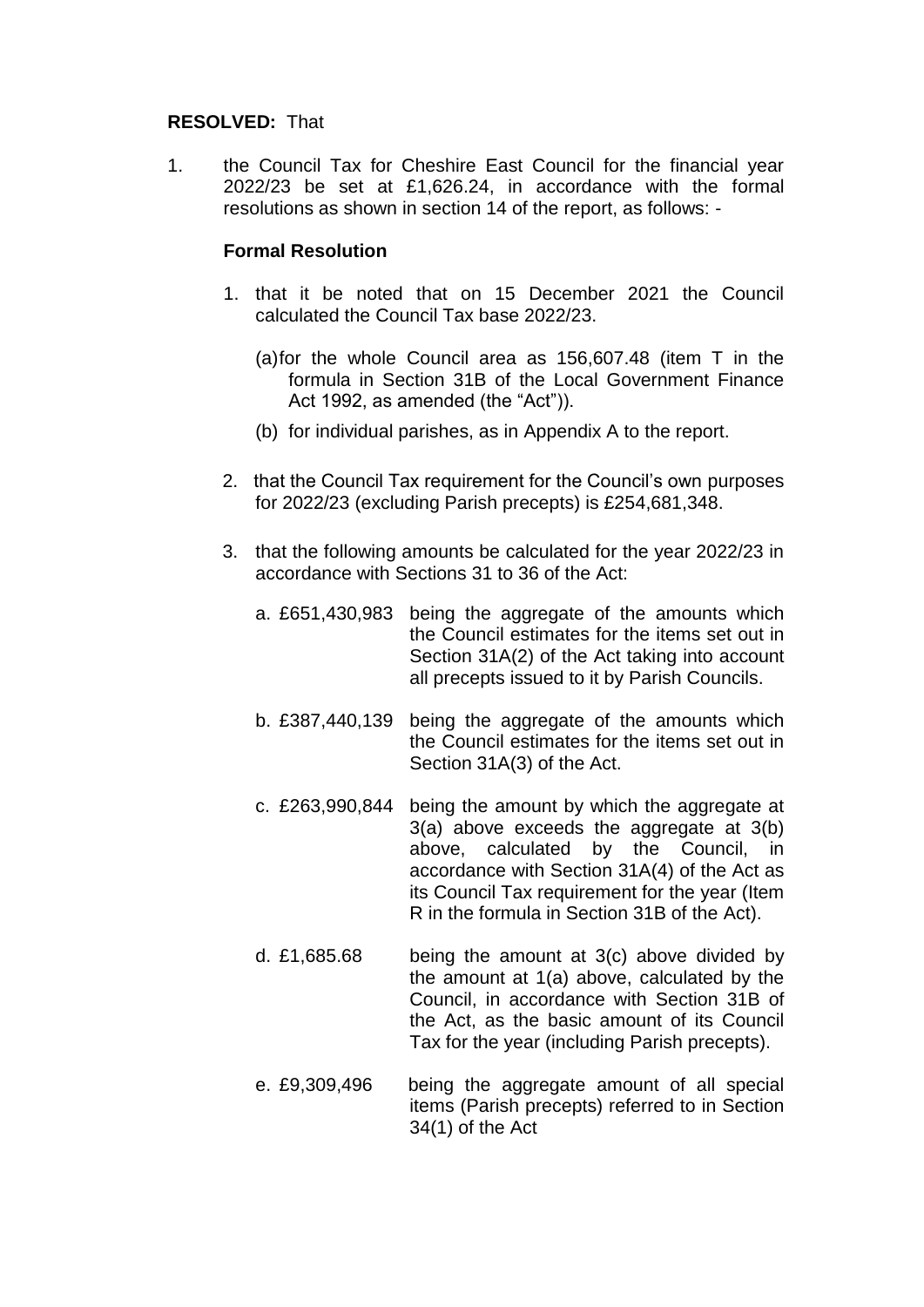- f. £1,626.24 being the amount at 3(d) above less the result given by dividing the amount at 3(e) above by the amount at 1(a) above, calculated by the Council, in accordance with Section 34(2) of the Act, as the basic amount of its Council Tax for the year for dwellings in those parts of its area to which no Parish precept relates.
- g. Appendix A to the report being the amounts calculated by the Council, in accordance with regulations 3 and 6 of the Local Authorities (Calculation of Council Tax Base) Regulations 1992, as its total council tax base for the year and council tax base for dwellings in those parts of its area to which one or more special items relate.
- h. Appendix B to the report being the amounts given by adding to the amount at 3(f) above, the amounts of special items relating to dwellings in those parts of the Council's area mentioned above divided by in each case the appropriate tax base from Appendix A, calculated by the Council in accordance with Section 34(3) of the 1992 Act, as the basic amounts of its Council Tax for the year for dwellings in those parts of the area to which one or more special items relate. (Band D charges for each Parish area).
- i. Appendix C to the report being the amounts given by multiplying the amount at 3(h) above by the number which, in the proportion set out in Section 5(1) of the 1992 Act, is applicable to dwellings listed in a particular valuation band divided by the number which in that proportion is applicable to dwellings listed in valuation band D, calculated by the Council, in accordance with Section 36(1) of the 1992 Act, as the amounts to be taken into account for the year in respect of categories of dwellings listed in different valuation bands (Local charges for all Bands).
- j. Appendix D to the report being the aggregate of the local charges in 3(i) above and the amounts levied by major precepting authorities, calculated in accordance with Section 30(2) of the 1992 Act (The total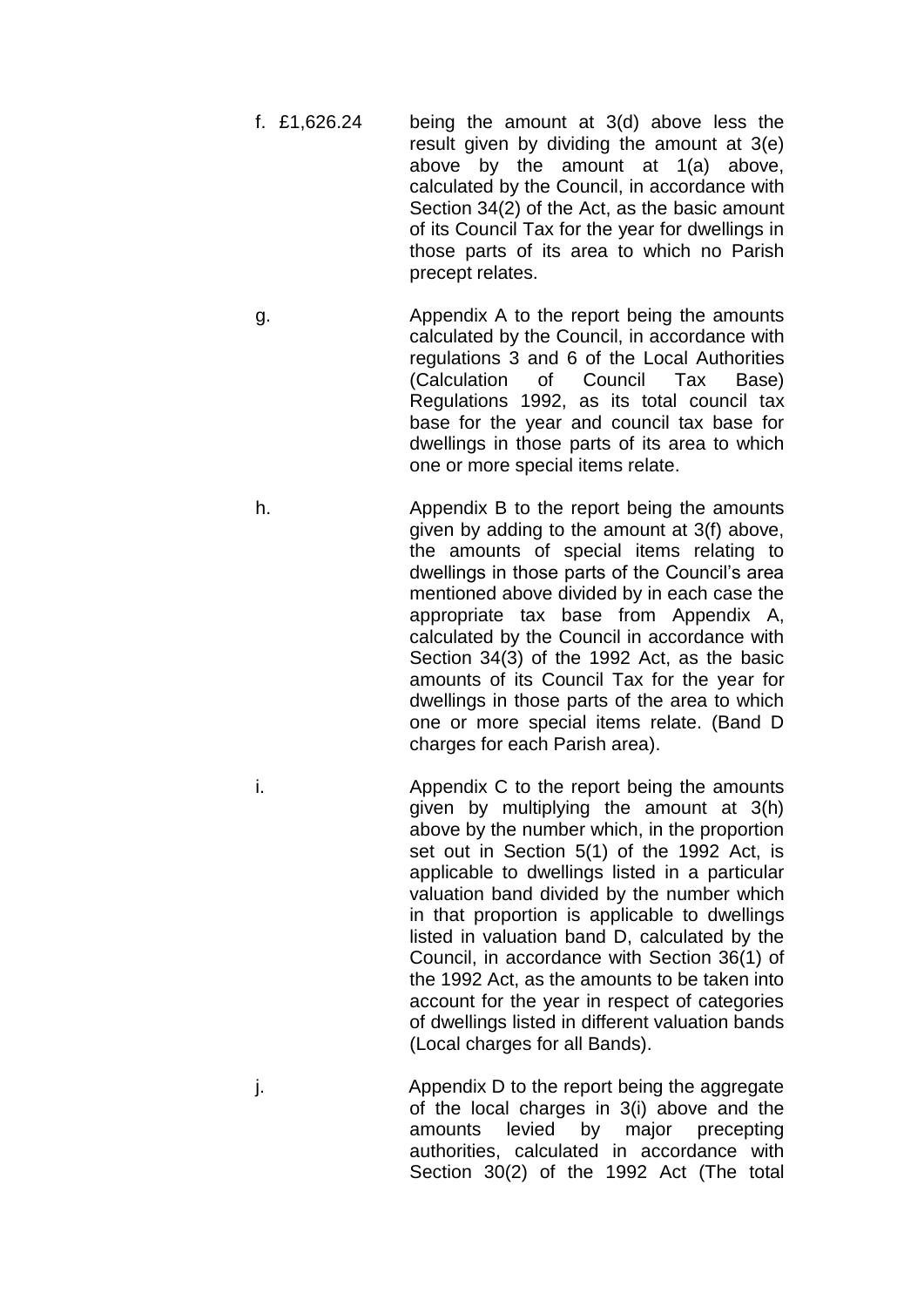Council Tax charge for each band in each Parish area).

- 4. notes that the Police and Crime Commissioner and the Fire Authority have issued precepts to Cheshire East Council in accordance with section 40 of the Local Government Act 1992 for each category of dwellings in the Council's area, as shown in sections 11 and 12 of the report.
- 5. accepts that the Cheshire East Council's basic amount of Council tax for 2021/22 was not excessive in accordance with principles approved under Section 52ZB and 52ZC of the Local Government Finance Act 1992.
- 2. Notes that the council tax precept of Cheshire Fire Authority, Police and Crime Commissioner for Cheshire, and each Parish Council as been approved and notified to the Council in accordance with the Local Government Finance Act 1992, as amended by section 72 to 79 of the Localism Act 2011.
- 3. notes the average Council Tax for the Cheshire East Borough is £2,003.60 in accordance with the Local Government Finance Act 1992, as amended by sections 72 to 79 of the Localism Act 2011.

# 67 **RECOMMENDATIONS FROM CORPORATE POLICY COMMITTEE: PAY POLICY STATEMENT 2022/23**

Consideration was given to the recommendations of the Corporate Policy Committee in respect of the Pay Policy Statement for 2022/23.

The Corporate Policy Committee, at its meeting on 10 February 2022, had considered the draft Pay Policy Statement and resolved that Council be recommended to the approve and publish the Pay Policy Statement 2022/23 and agree the Pay Policy Statement for 2022/23 be reviewed inyear and any further changes be approved by the Monitoring Officer and published accordingly.

# **RESOLVED:** That

- 1 the Pay Policy Statement for 2022/23 be approved and published accordingly; and
- 2 the agreed Pay Policy Statement for 2022/23 be reviewed in-year and any further changes be approved by the Monitoring Officer and published accordingly.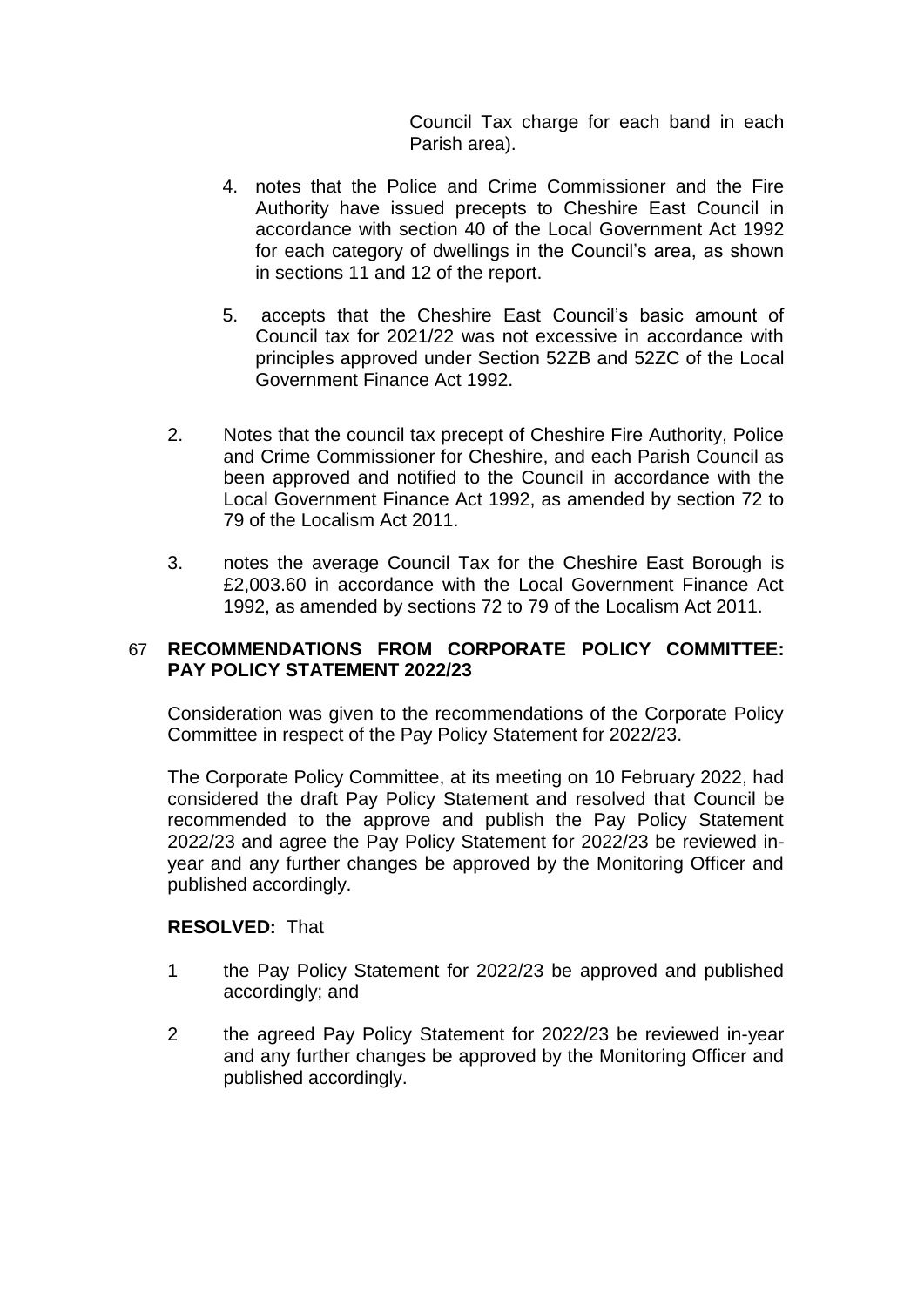# 68 **RECOMMENDATIONS FROM CORPORATE POLICY COMMITTEE: CALENDAR OF MEETINGS 2022/23**

Consideration was given to the recommendations of the Corporate Policy Committee in respect of the Calendar of Meetings for 2022/23.

The Corporate Policy Committee, at its meeting on 10 February 2022, had considered the draft Calendar of Meetings for 2022/23. The Committee had also considered a provisional draft calendar of dates for the period May to October 2023 which was intended to assist members in planning their diaries further ahead.

### **RESOLVED:** That

- 1 the draft calendar of meeting for Cheshire East Council for 2022/23 be approved subject to the following:
	- i. meetings of the Audit and Governance Committee commence at 10.30 am on the stated dates, except for 29 September 2022 and 24 November 2022 when the start time will be 2 pm;
	- ii. subject to the agreement of external partner organisations where appropriate, the meeting of the Shared Services Joint Committee scheduled to take place on 27 January 2023 be rescheduled to avoid Holocaust Memorial Day;
	- iii. the Constitution Working Group give consideration, prior to the 2023 elections, to whether some formal meetings should be 'twilight' or evening meetings; and
	- iv. the Constitution Working Group give consideration, prior to the preparation of the Calendar of Meetings for 2023, to whether it would be appropriate to introduce a standard commencement time of 10 am for all morning meetings of formal bodies.
- 2 the draft Calendar of Meetings for the period May to October 2023 be noted.

# 69 **HIGH SPEED RAIL (CREWE - MANCHESTER) BILL PETITION**

Consideration was given to a report which outlined the process that Council needed to follow to petition against the High Speed Rail (Crewe - Manchester) Bill to enable the Council to negotiate enhancements and mitigations for the benefit of Cheshire East residents and businesses. The report also outlined the proposed approach to member engagement in preparing and progressing a petition.

The Council remained supportive of HS2, recognising the wider economic and regeneration potential that HS2 could unlock for Crewe and the wider Borough, including jobs and increased business confidence to invest.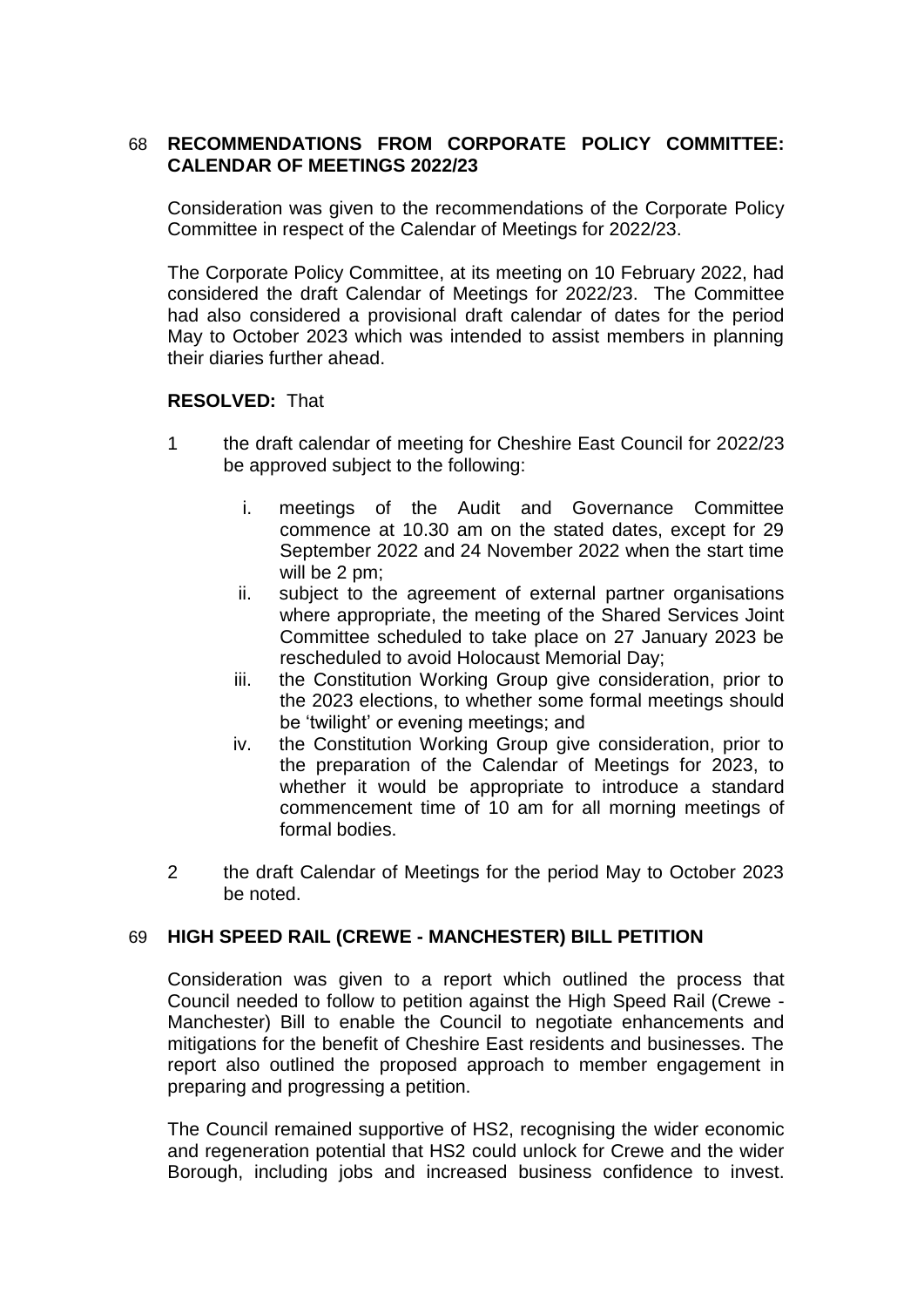However, the Council was aware that the delivery of the scheme would impact on the environment and the ecology of Cheshire East and cause disruption to residents and businesses.

This support remained conditional on the delivery of an enhanced hub station for Crewe, with 5 to 7 HS2 trains per hour, and on securing appropriate levels of mitigation from the scheme impacts, including suitable levels of compensation to Cheshire East residents and businesses negatively impacted by HS2. Petitioning against a HS2 hybrid bill provided the Council with the opportunity to influence the scheme and seek further enhancements for the Crewe hub and additional mitigation against the impacts of the scheme where appropriate. As was the case with Phase 2a, any petition against a HS2 hybrid bill by the Council, did not impact the overall stance but provided the opportunity to seek appropriate changes to the scheme proposals and how it would be delivered, to provide a better outcome for the Borough.

Section 239 of the Local Government Act 1972 provided the statutory powers to either promote or oppose a HS2 hybrid bill and therefore, deposit a petition against the Bill. A full council resolution to oppose the hybrid bill under S. 239 of this Act was the formal action the Council was required to take to enable it to deposit a petition and seek to secure such changes and enhancements to the HS2 proposals to deliver a better outcome for Cheshire East.

#### **RESOLVED:** That Council

- 1 supports the principles of the High Speed Rail (Crewe Manchester) Bill;
- 2 resolves that it is expedient to petition against the High Speed Rail (Crewe – Manchester) Bill introduced in the 2021-22 session of Parliament, and will seek, amongst other things,
	- i. enhancements to the scheme proposals to maximise the benefits of the Crewe Hub; and
	- ii. improved mitigation and compensation against the negative impacts of the scheme on the local environment and residents.
- 3 delegates authority to the Executive Director of Place, in consultation with the Chair of the Corporate Policy Committee and the Chair of the Highways and Transport Committee, to take all necessary and expedient steps to give effect to the resolution above.
- 4 delegates to the Director of Governance and Compliance the authority to seal any necessary documents and confirm that Sharpe Pritchard LLP (Parliamentary Agents) be authorised to deposit and, if necessary, sign the Petition of the Council against the Bill.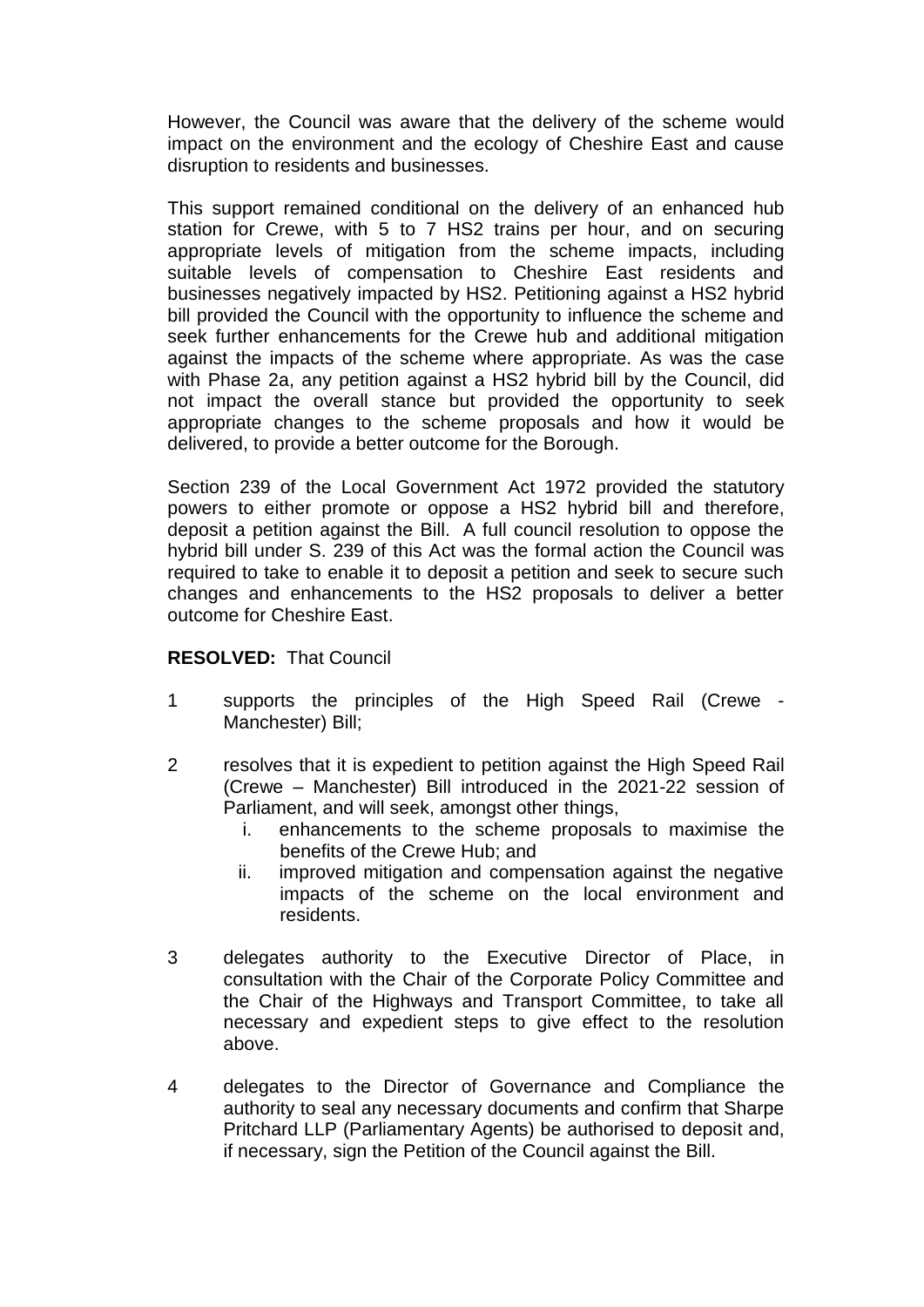- 5 delegates authority to the Executive Director of Place, in consultation with the Chair of the Corporate Policy Committee and the Chair of the Highways and Transport Committee, to withdraw any aspect of the Council's Petitition against the Bill if this is no longer the approprite course of action, and to settle or agree any basis for the withdrawal; and
- 6 notes the member engagement in the preparation and progress of the Bill as outlined in Section 7 of the report.

# 70 **SOCIAL HOUSING DECARBONISATION FUND**

Consideration was given to a report seeking approval of a fully funded supplementary capital estimate.

Cheshire East Council had applied in October 2021 to the Social Housing Decarbonisation Fund Wave 1 on behalf of The Guinness Partnership, Plus Dane Housing and Peaks and Plains Housing Trust. Notification that the bid had been successful was received on 7 February 2022 and an award of £1,564,716 will be made to the Council, subject to entering into a Memorandum of Understanding with the Dept. of Business, Energy and Industrial Strategy.

# **RESOLVED:** That Council

- 1 accepts the grant offer of £1,564,716 from the Department of Business, Energy and Industrial Strategy for the purpose of improving the energy performance of social housing.
- 2 approves a fully funded Supplementary Capital Estimate up to the value of the grant offer.
- 3 authorises the Director of Growth and Enterprise and the Section 151 Officer to enter into the Memorandum of Understanding with the Secretary of State for Business, Energy and Industrial Strategy on behalf of the Council, and to take all other necessary measures to full administer and distribute the grant.

# 71 **POLITICAL REPRESENTATION ON THE COUNCIL'S COMMITTEES**

Consideration was given to a report relating to the political representation the Council's Committees which addressed a recent change in political group membership as the result of a group member becoming a 'nongrouped independent' councillor.

# **RESOLVED:**

That the political group and other representation, as set out in the Appendix to the report, and the methods, calculations and conventions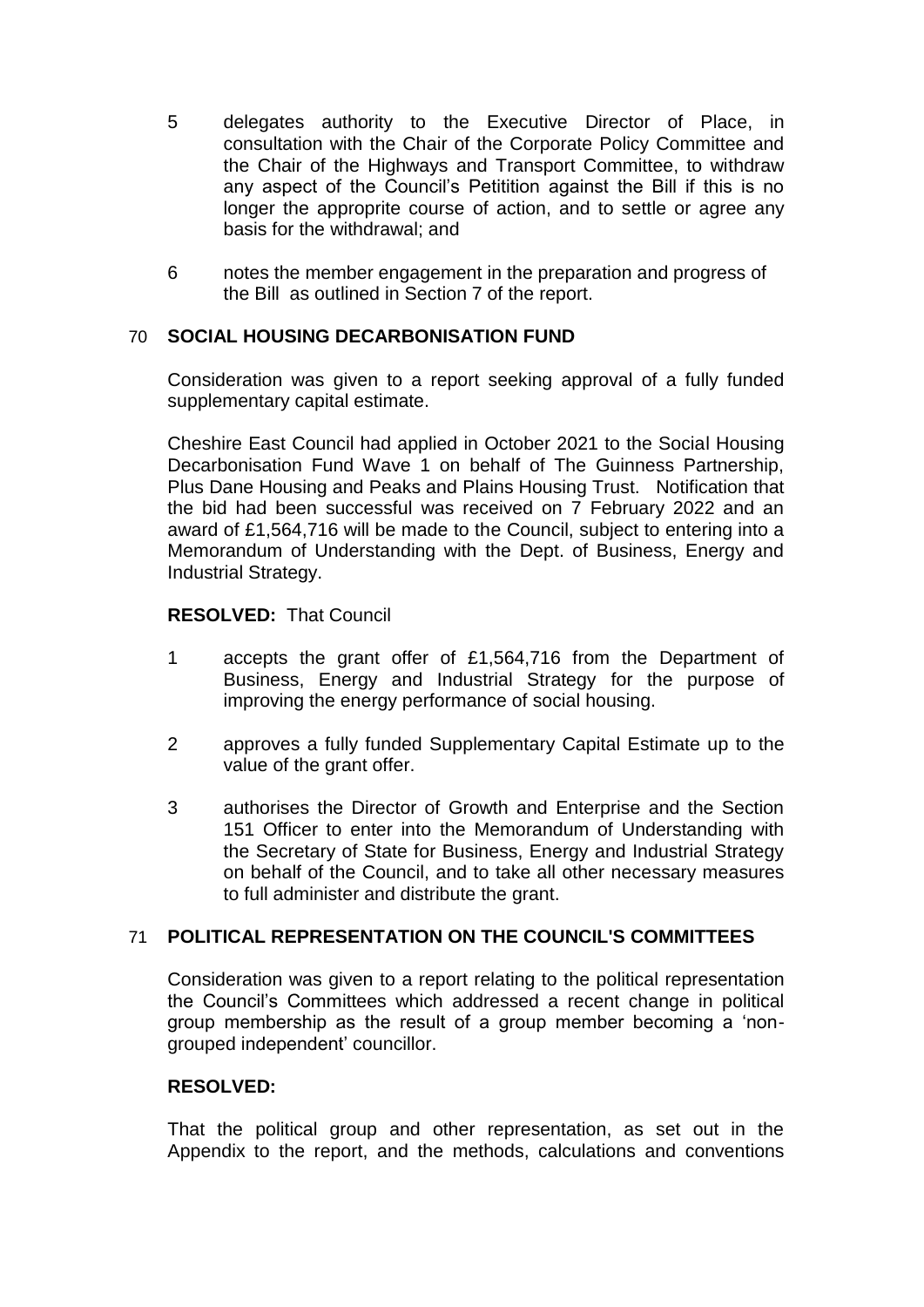used in determining this, as outlined in the report, be adopted, and the allocation of places to Committees be approved.

### 72 **NOMINATION OF MAYOR AND DEPUTY MAYOR 2022/23 CIVIC YEAR**

Consideration was given to the nominations for the office of Mayor and Deputy Mayor for 2022/23.

#### Mayor for 2022/23

*Councillor David Marren had declared a non-pecuniary interest in respect of this item and left the Chamber during its consideration.*

It was proposed and seconded that Councillor David Marren should become Mayor Elect for 2022/23.

# **RESOLVED:**

That Councillor David Marren be designated as the Mayor Elect with a view to their formal election and appointment as Mayor and Deputy Mayor for Cheshire East for 2022/23, at the Mayor Making ceremony to be held on 18 May 2022.

*Councillor Marren returned to the meeting.*

#### Deputy Mayor for 2022/23

*Councillors David Brown and Rod Fletcher had declared a non-pecuniary interest in respect of this item and left the Chamber during its consideration.*

It was separately proposed and seconded that Councillor Rod Fletcher and Councillor David Brown be designated as Deputy Mayor Elect.

A vote was taken in respect of the two nominations with Councillor Rod Fletcher receiving the most votes.

# **RESOLVED:**

That Councillor Rod Fletcher be designated as the Deputy Mayor Elect, with a view to their formal election and appointment as Deputy Mayor for Cheshire East for 2022/23, at the Mayor Making ceremony to be held on 18 May 2022.

*Councillors D Brown and R Fletcher returned to the meeting.*

#### 73 **NOTICES OF MOTION**

Consideration was given to the following Notices of Motion, which had been submitted in accordance with the Council's Procedural Rules.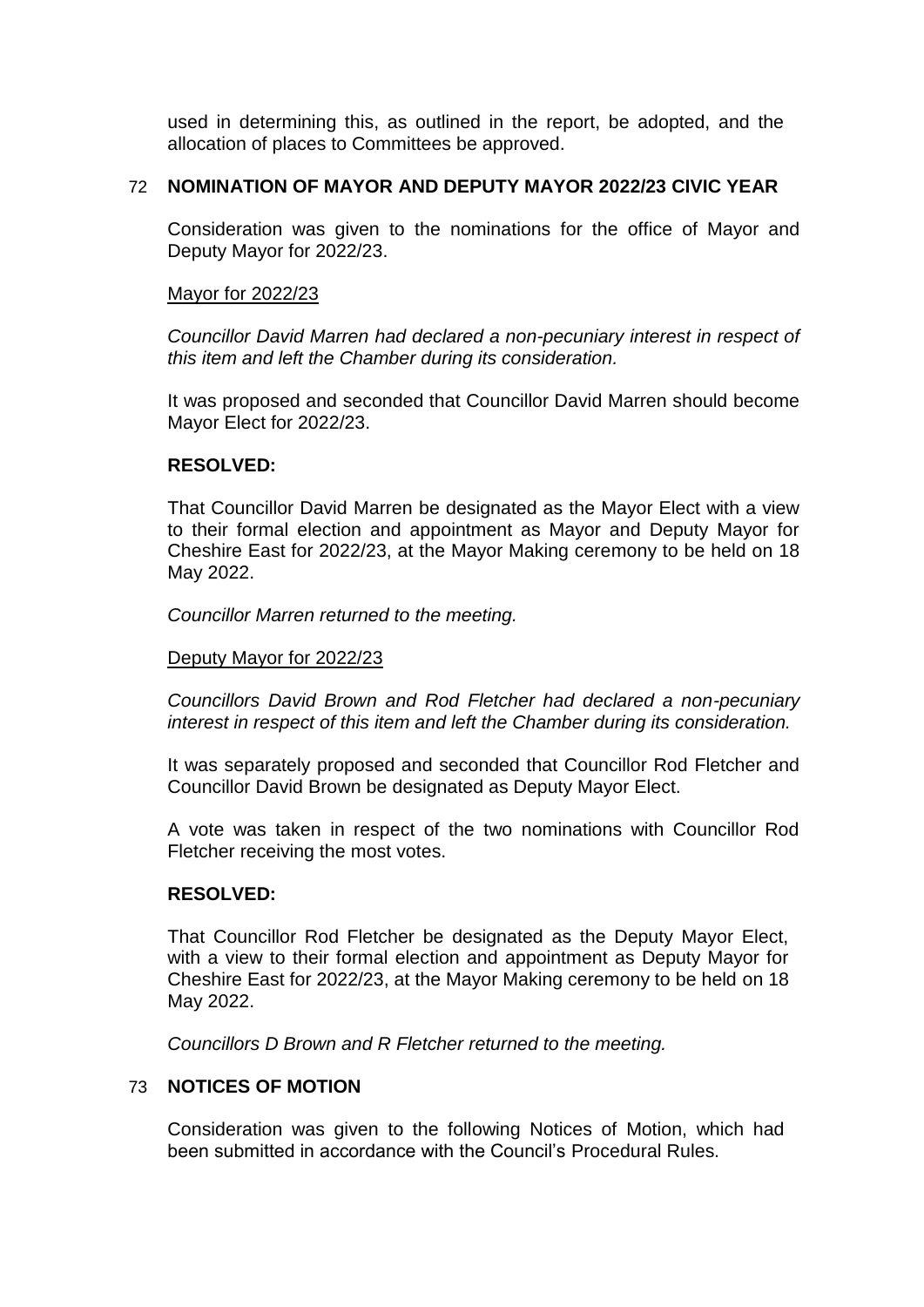# **1 Car Free Days and Parklets**

# **Proposed by Councillor S Akers Smith and Seconded by Councillor D Murphy**

*The Council's Corporate Plan Green Priority of a thriving and sustainable place supports economic growth in the high street and encourages more people to use their cars less and walk and cycle more especially for short journeys into and out of the town or village centre. Car Free Days and Parklets are a way of achieving this ambition as set out in the attached document (see links below).*

*Council therefore requests that a communications plan be developed, explaining how residents and communities across the towns and villages are able to host a car free day and to introduce parklets within the high street for businesses before World Car Free Day on the 22nd September 2022.*

# **RESOLVED:**

That the Motion be referred to the appropriate Committee.

# **2. Local Authority Remote/Hybrid Meetings**

### **Proposed by Councillor S Corcoran and Seconded by Councillor C Browne**

*This Council supports the petition launched by ADSO and LLG on 5 January with regard to remote and hybrid meetings. We agree to write to the Secretary of State for Levelling Up, Housing and Communities calling on the Government to change the law to allow councils the flexibility to hold such meetings when they deem appropriate within agreed rules and procedures.*

Following debate, the Motion was put to the vote. In accordance with the provisions in the Constitution a named vote was requested with the following results:

#### **FOR**

Cllrs L Anderson, J Barber, L Braithwaite, J Bratherton, S Brookfield, C Browne, P Butterill, S Corcoran, L Crane, H Faddes, A Farrall, K Flavell, R Fletcher, M Goldsmith, S Handley, A Harewood, S Hogben, D Jefferay, L Jeuda, N Mannion, A Moran, D Murphy, J Nicholas, J Parry, B Puddicombe, J Rhodes, A Stott, M Warren and P Williams.

# **AGAINST**

Cllrs S Akers Smith, M Asquith, R Bailey, M Beanland, M Benson, D Brown, B Burkhill, J Clowes, S Edgar, D Edwardes, JP Findlow, S Gardiner, L Gilbert, A Gregory, P Groves, S Holland, A Kolker, A Martin,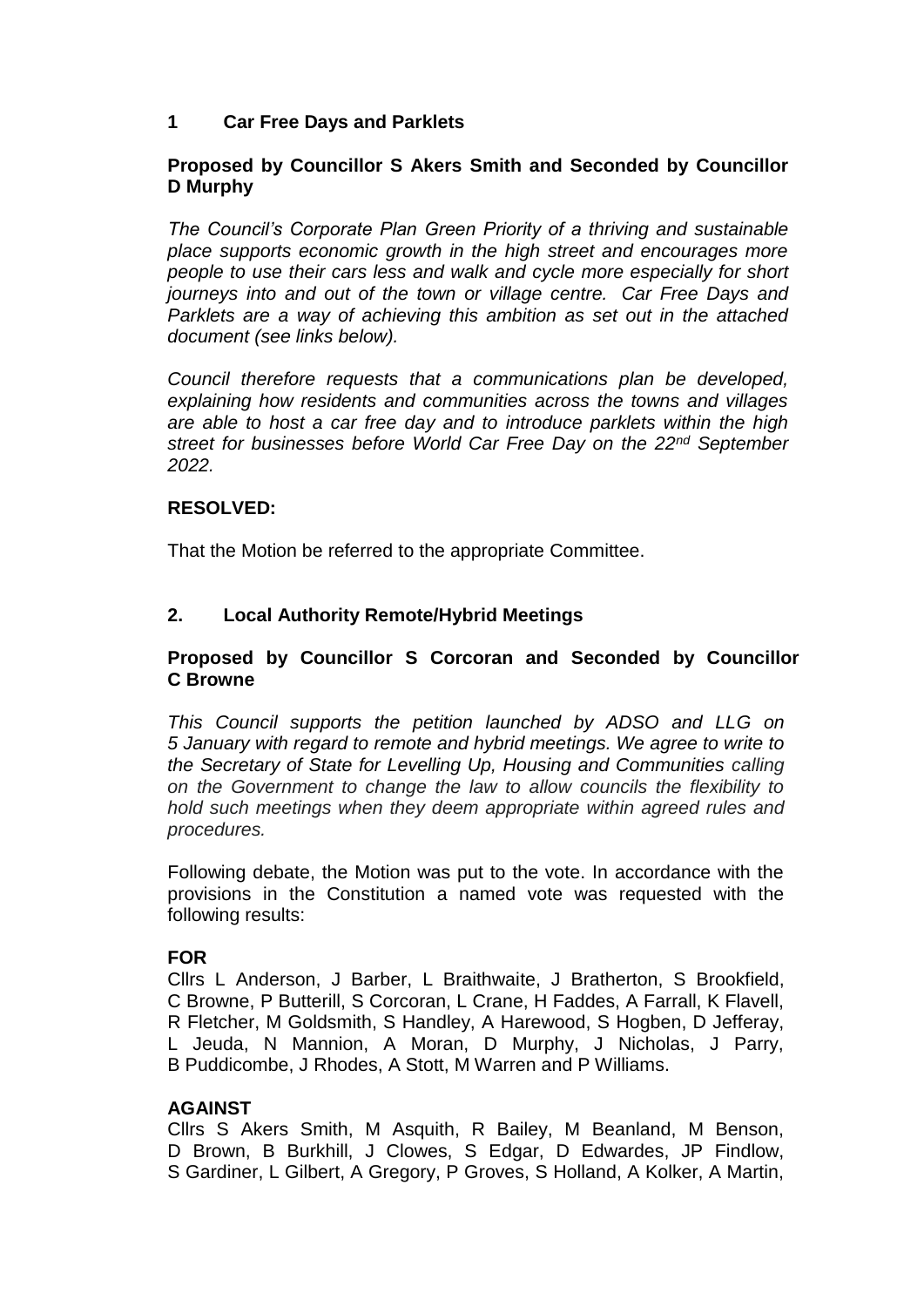R Moreton, B Murphy, K Parkinson, P Redstone, J Saunders, M Sewart, M Simon, L Wardlaw, J Weatherill and N Wylie.

# **NOT VOTING**

Cllr S Pochin

The motion was declared carried with 29 votes for, 28 against and 1 not voting.

# **RESOLVED:**

That the Motion be adopted.

### 74 **QUESTIONS**

Cllr D Edwardes referred to a comment made by Cllr Gilbert that Crewe and Macclesfield were receiving the lion's share of highways money and asked if the Chair of the Highways and Transport Committee could clarify where the money was spent. In response Cllr C Browne stated that the level 2 and level 3 programme for highway maintenance was published on the Council's website and the place that had benefited most from the most level 2 programme work was Congleton.

Cllr N Mannion referred to the access travel schemes introduced on a temporary basis in summer 2020 in his Ward and asked when the evaluation of these schemes would be concluded and whether any schemes would be permanent. Cllr C Browne, Chair of Highways and Transport Committee, responded that the schemes introduced back in summer of 2020 were reviewed on a continuous basis and the on-line consultation remained open. The scheme in Cllr Mannion's ward saw the introduction of a crossing point near a school plus an experimental 20 mph zone. It was expected that the crossing point would be made permanent and the 20-mph zone would continue to be reviewed in line with the speed management strategy.

Cllr J Clowes referred to a constituent of hers who had learning difficulties and lived in sheltered accommodation and had received an intimidating letter from the Council as part of the financial assessment process, which they had found distressing. She referred this matter to the appropriate Directorate but had not heard anything back and asked if she could have a response to this. The Leader of the Council, Cllr S Corcoran, undertook to a provide a written response.

Cllr R Moreton stated that residents in Congleton were concerned that the police helpdesk is under consideration for closure and encouraged everybody to take part in the consultation. He stated that the people of Congleton did not have much faith in the process and asked for reassurances that feedback from the consultation would be listened to. In response Cllr M Warren, Environment and Communities Committee chair, said that the Council had no influence over the survey as it was a police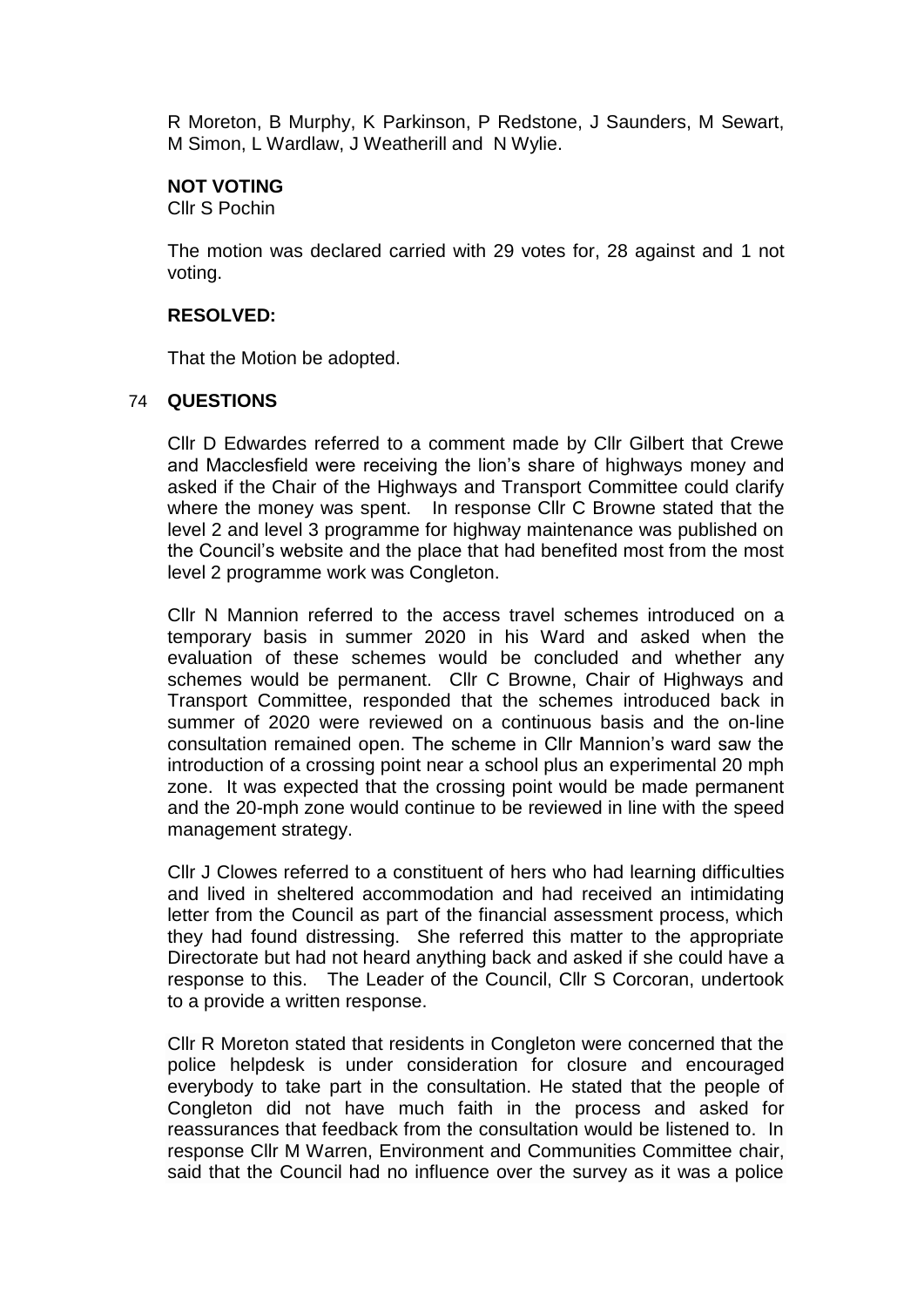matter. He reported that the Police Helpdesk Survey 22 ran from 14 February to 27 March on the proposals to reduce 16 helpdesks down to 5, so Congleton, Wilmslow, Knutsford, and Nantwich, were proposed to be closed. He urged all Cheshire East councillors to highlight this survey to their residents.

Cllr J Parry referred to the use of 'Fix My Street' to report highways faults and asked what the Council would be doing to raise awareness of this website. Cllr S Corcoran responded that he had been promoting it on social media and encouraged other councillors to do so and agreed to look into what the Council could do through its Communications team to promote 'Fix my Street'.

Cllr L Wardlaw asked if the Leader of the Council would send a letter to each of public speakers apologising for his belligerent behaviour. The Mayor responded that she did not think it was necessary as she had tried to stop the situation when it occurred.

Cllr B Puddicombe thanked the Leader for joining ward councillors that morning in meeting with the Cheshire Wildlife Trust on the site known as the South Macclesfield Development Area and asked the Leader if he agreed that the best action would be for the Council to review the outline planning permission granted in 2017 to see it was still valid. Cllr R Bailey raised concerns that a planning matter being discussed at Council and that members of the planning committee could be seen to have prejudged the matter. In response, the Monitoring Officer stated that the question had been asked and the matter was how the question would be answered and suggested that a written answer be provided, which the Leader indicated he was willing to do.

Cllr R Bailey referred to the On Street Residential ChargePoint Scheme and asked that the Council complete a bid to this scheme for grant funding to accelerate the roll out of electric charging points. Cllr M Warren, Chair of Environment and Communities Committee, agreed to provide a written response.

Cllr L Anderson asked if the Council could help those fleeing the war in Ukraine. The Leader of the Council responded that he hoped the answer would be yes but as events were happening quickly could not say definitely but the Council had previously welcomed Syrian and Afghan refugees.

Cllr P Williams referred to S106 monies and could there be a mechanism for ward councillors to be notified regularly of the position with S106 monies in their ward. Cllr M Warren, Chair of Environment and Communities Committee, responded that there was review ongoing into the planning service and section 106 monies had been highlighted as part of this and suggested that concerns be reported to the Member Advisory Panel carrying out the review.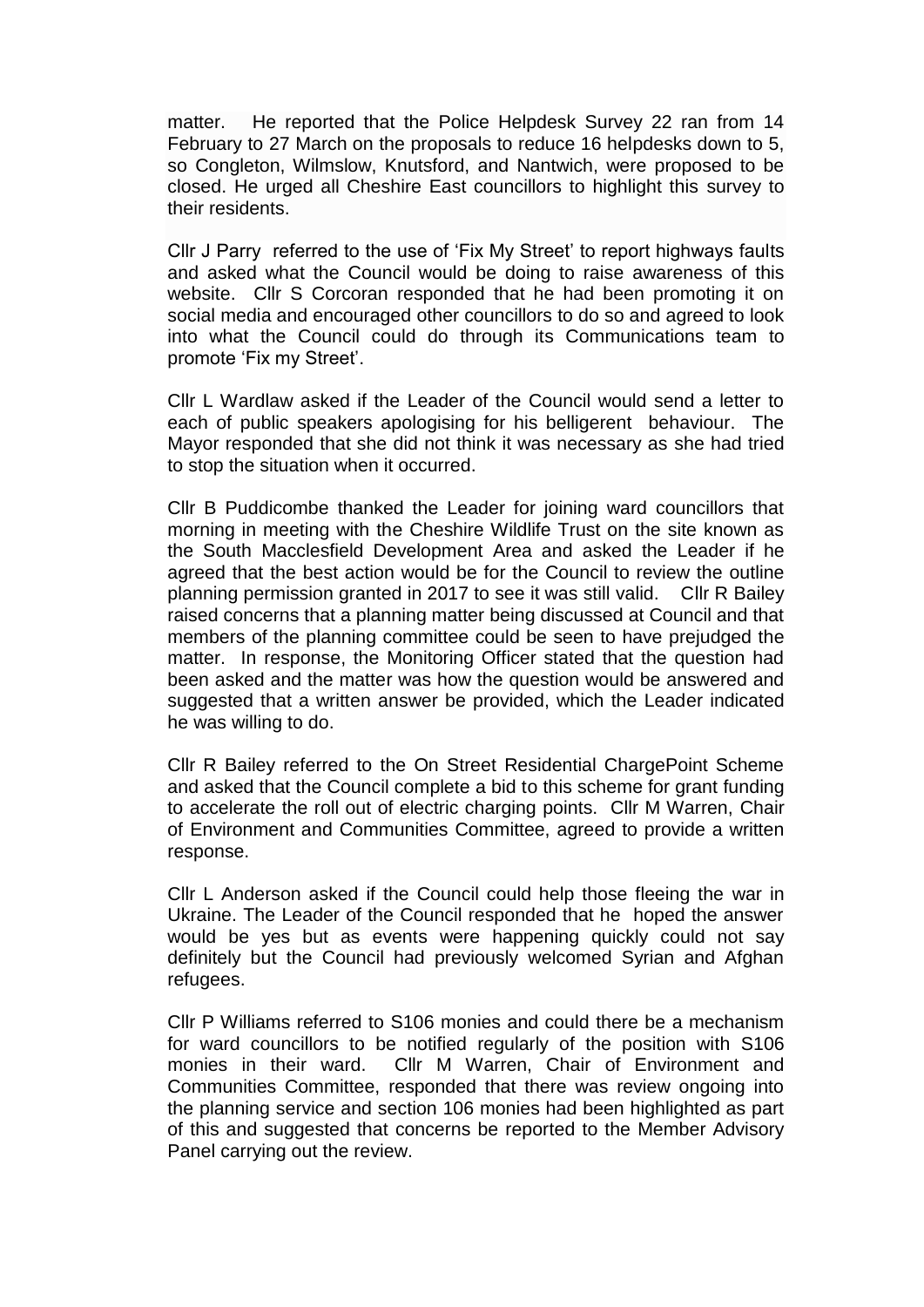Cllr A Gregory referred to the South Macclesfield Development Area and asked what up to date reports have been obtained by the applicant, e.g., an up-to-date environmental impact assessment of the site, and how would the Council satisfy residents' concerns that the council's own company, Engine of the North Limited would ensure that it does not breach the Council's own policy on becoming carbon neutral when its only director was an officer of the council with no councillors on the Board. Cllr S Corcoran undertook to provide a written response.

Cllr H Faddes asked about what the Council was doing to help residents celebrate the Queen's Platinum Jubilee. Cllr M Warren, Chair of Environment and Communities Committee, responded the Council had been allocated money for charities, residents, and non-profit groups to apply for a grant of up to £120 to hold street parties and local activities throughout the bank holiday. In addition, the road closure fees would be waivered. Further information would be available on the Council's website from 1 March 2022.

Cllr Gardiner referred to contact he had had with the Council's Homeless persons team and asked if a review could be carried out into the way the Council delivered services for those people who found themselves homeless. Cllr N Mannion, Chair of Economy and Growth Committee, agreed to look into the matter and asked that Cllr Gardiner provide further information.

Cllr Barber stated that during the Public Speaking item the ward councillor for Pickmere was allowed to respond to comments made by a member of the public and that this opportunity had not been afforded to a ward member from Middlewich and asked if Cllr J Parry would be allowed to respond. The Mayor invited Cllr J Parry to speak. Cllr J Parry stated the ward members for Middlewich took their residents' concerns seriously and that he was pleased to see the Fiona Bruce MP for Congleton had supported the petition which had requested a number of things of Cheshire East Council, some of which did not come under the remit of the Council. He hoped that Fiona Bruce would help assist in liaising with the Cheshire Police and Crime Commissioner to try and get more community policing in Middlewich. With regards to the request for a swimming pool, Cllr Parry noted that not many local authorities now built swimming pools and that this was mostly done by private businesses.

# 75 **REPORTING OF URGENT DECISIONS TAKEN BY THE CHIEF EXECUTIVE**

Council received a schedule of urgent decisions taken by the Chief Executive on behalf of the Council, which were reported for information in accordance with the Council procedure rules.

# **RESOLVED:**

That the schedule of urgent decisions be noted.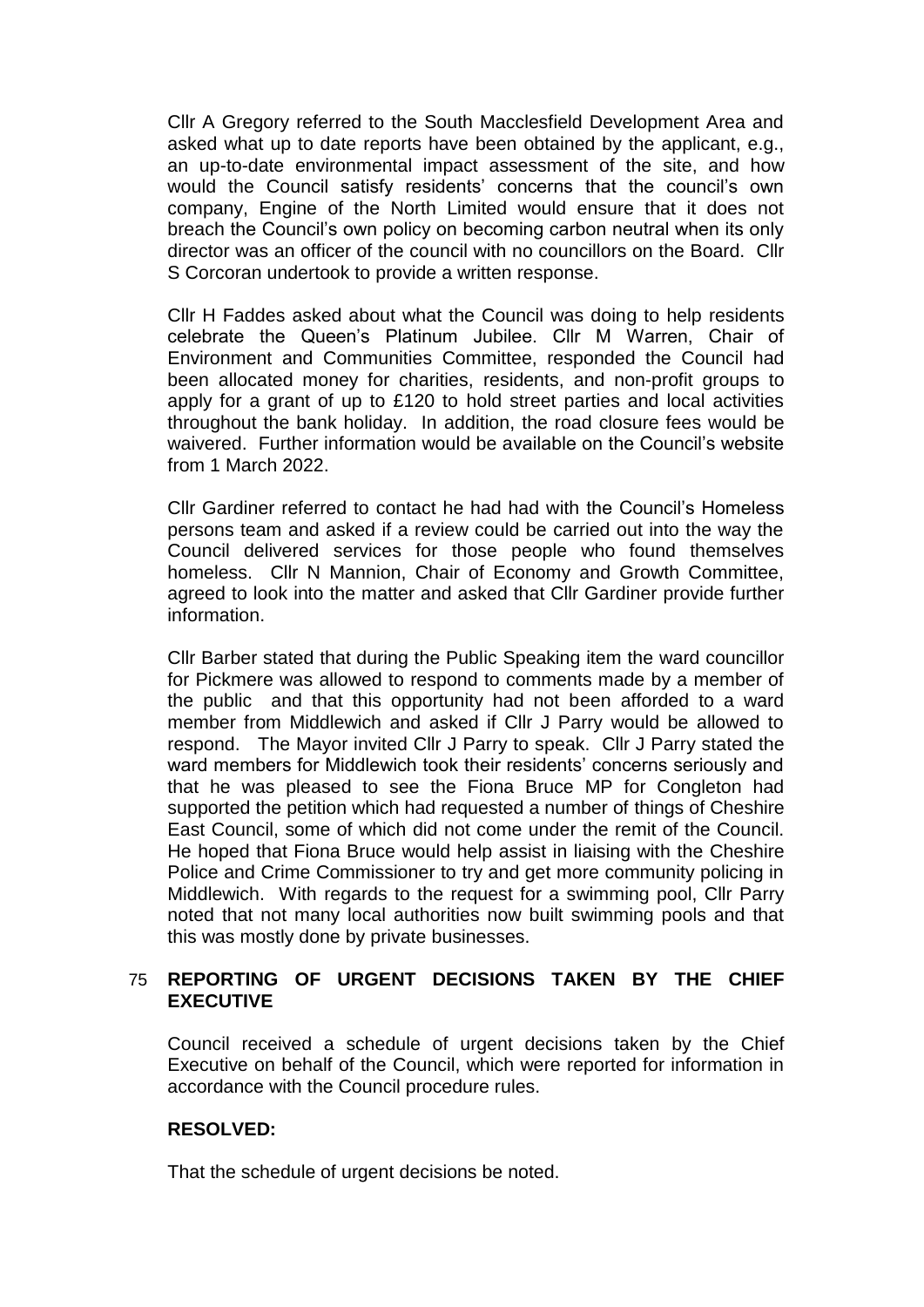The meeting commenced at 3.00 pm and concluded at 8.03 pm

Councillor S Pochin MAYOR/CHAIR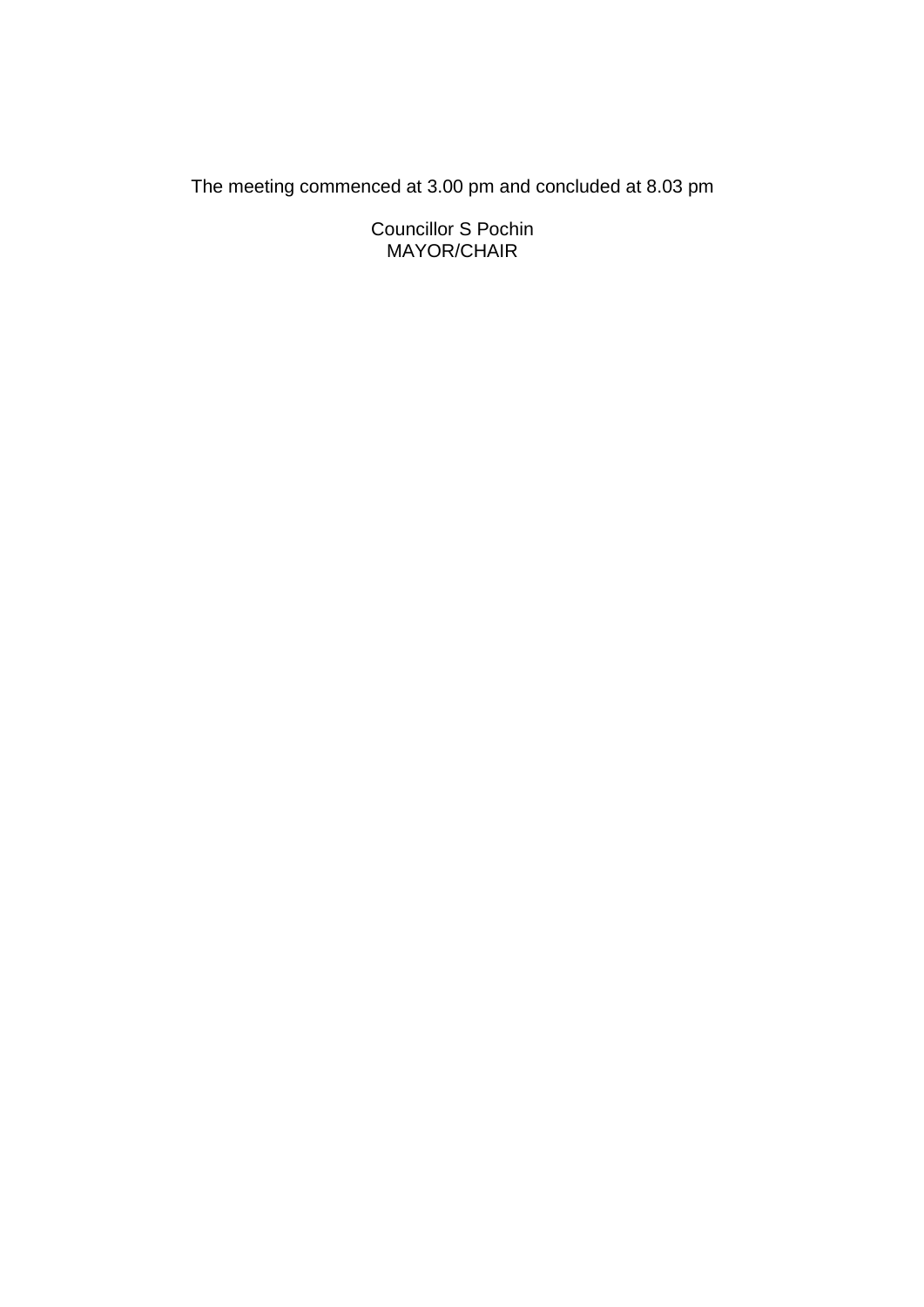# **Item 16: Questions - Written Responses**

Cllr R Bailey asked whether a bid for Government funding re electric charging points, had been made.

Response from Cllr M Warren, Chair of Environment and Communities Committee:

The next round of Government's On-street EV Charging Points fund is open, with a deadline for bids to be submitted at the end of March 2022.

Cheshire East Council is currently preparing a bid to the Office of Zero Emission Vehicles (OZEV), informed by the EV Infrastructure Charging Strategy that was agreed at Highways Committee in September 2021. Preparatory work has included consultation with the distribution network companies to understand any issues relating to grid capacity.

The detailed content and value of this bid is still to be finalised, with a key consideration being the requirement for the Council to provide a minimum 25% match-funding.

A programme of charge point installations – either on-street or in public car parks - will be reliant on a successful bid to OZEV. Any funding made available to the Council will need to be fully deployed within the next financial year.

Cllr B Puddicombe asked about Danes Moss development and whether the outline planning permission could be reviewed in order to establish whether it was still valid. The Leader agreed to respond in writing. Cllr Gregory also spoke on the same subject, and the Leader agreed to address the issues he raised in writing.

Response from Cllr S Corcoran, Leader of the Council:

Cllr Puddicombe as Ward Councillor makes the point that outline planning permission was approved at Strategic Planning Board in 2017.

This consent was given for the SMDA site in accordance with the appropriate planning legislation and policies which applied at the time of granting that consent. There is no mechanism for reviewing that decision in planning terms and it remains a legally valid consent against which reserved matter applications can be submitted.

I am not on the planning committee and won't be commenting on the merits of the planning application but I accept the point that this administration has inherited this situation and I recognise that